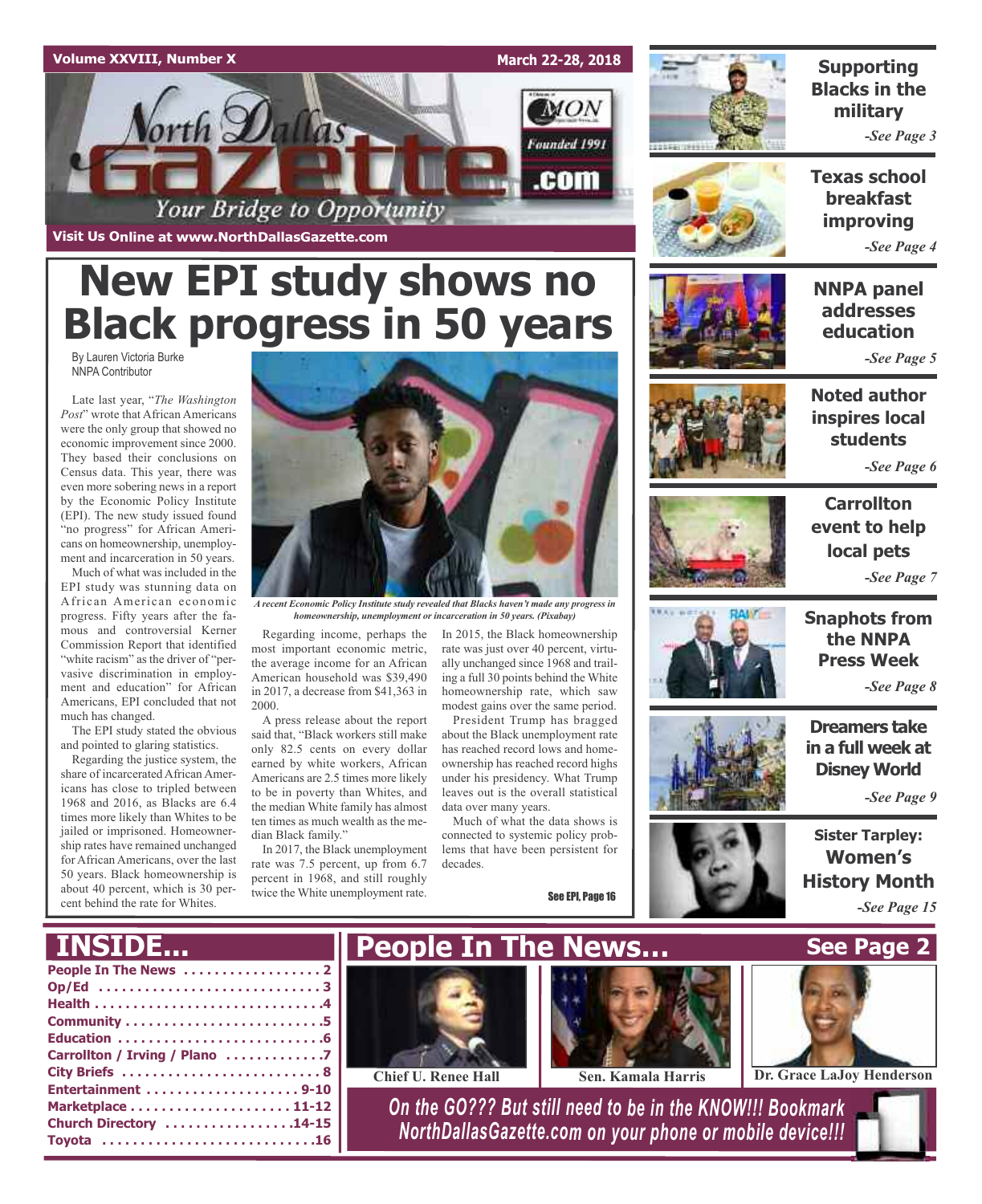#### **People in the News www.NorthDallasGazette.com**

## **Chief U. Renee Hall**

The National Association of Women Business Owners (NAWBO) released "Spotlight on H.R. 5050: The Bill that Changed Everything for Women Business Owners." This white paper, sponsored by The PNC Financial Services Group, reflects on the provisions that transformed the course for women business owners and highlights the current areas for improved policy and better women involvement.

In honor of Women's History Month, NAWBO/DFW hosted the Women in Leadership Seminar on March 20 at the Bill J. Priest Business Innovation Center. This



local event featured keynote speaker, U. Renee Hall, who made history in Dallas asthe first female police chief. Dr. K.L. Newhouse, Deputy District Director for U.S. Representative Eddie Bernice Johnson 30th District of Texas will present NAWBO

## **Sen. Kamala Harris**

By Stacy M. Brown NNPA Contributor

United States Senator Kamala D. Harris (D-Calif.) received the National Newspaper Publishers Association's (NNPA) 2018 Newsmaker of the Year Award, during a recent ceremony on Capitol Hill.

The NNPA is a trade group that represents more than 200 Black-owned media companies that reach more than 20 million readers in print and online every week. Dozens of NNPA member publishers traveled



to Washington, D.C. to celebrate Black Press Week.

"The theme of this year's Black Press Week is 'Celebrating 191 Years of the Black Press of America: Publishing Truth to Empower,'" according to a press release about the gathering. "Black publishers, media professionals, civil rights leaders and lawmakers from across the country attend the annual event."

Noteworthy sections of The Women's Business Ownership Act included:

Dallas/Ft. Worth with a Congressional Commendations

The white paper includes anecdotes of NAWBO leaders who played a role in H.R. 5050, as well as assessments of the current status of women business owners from NAWBO leaders and luminaries in the women business owner community, including SBA Administrator Linda McMahon and NWBC Chair Carla Harris. Right now, women own an estimated 11.6 million businesses employing nearly 9 million people and generating nearly \$1.7 trillion in

letter.

revenues.

Harris, a graduate of Howard University and the University of California Hastings College of Law, is the second African American woman senator in U.S. history.

"My friend and fellow freedom fighter and heroine should be honored and I'm so proud to be here to present this award," said NNPA Foundation Chair and *San Francisco Sun* Reporter

• Erasing the need for a male relative or husband to co-sign a business loan, • Establishing the

Women's Business Center program, • Creating the National Women's Business Council, and

• Requiring the Census Bureau to include womenowned c-corporations, which expanded research beyond the self-employed and into bigger womenowned businesses.

"I am a second-generation owner of Marfield Corporate Stationery. My father started the company in 1968, yet my mother ran the company for several years as 51% owner and operator. I recall that my mother applied for a

publisher Amelia Ashley-Ward.

Ashley-Ward said that she remembered when Senator Harris was campaigning to become the district attorney in San Francisco, more than a decade ago. When the race got tough, Ashley-Ward said that the Black community and the Black Press rallied around Harris.

"The Sun Reporter rented a cable car. We put some powerful women leaders on that cable car with you," Ashley-Ward said, speaking directly to Harris. "We took you all over the city…you told your story, you were

bank loan in the early – mid 1980's and was declined unless my Father co-signed the loan. He did, and they got the money. They would not do it unless my Father signed even though he was not and had not been active in the business for a time," said Lee Ann Packard a NAWBO member of the Dallas/Ft. Worth Chapter. The Dallas/Ft. Worth chapter partners with micro-lending organizations, local government and corporations that have a goal to do business with women owned firms.

"Women business owners have come a long way since HR 5050, but we still have a way to go," says Tarsha Polk, President of NAWBO

running against the White establishment…Kamala won handily in that race and she's been on a meteoric rise, since then."

As San Francisco's district attorney, Harris worked to, "reduce recidivism by offering nonviolent, lowlevel drug trafficking defendants job training and other life skills education as an alternative to jail," according to The Los Angeles Times. Her office reported that during the first two years of the program, "less than 10 percent of those who graduated from the program were reoffenders — compared to 53 percent of drug offenders

Dallas/Ft. Worth chapter. "There is still a disparity in women getting access to capital and government contracts."

Opportunities for future engagement and policy include:

• Expanding access to capital,

• Providing for research that assesses and meets the needs of women business owners,

• Targeting support for women of color and women in tech,

• Giving WBCs the tools to create more of an emphasis on business expansion, and

• Providing an avenue for more women involvement in procurement.

statewide who returned to prison or jail within two years of release."

As California's Attorney General, Harris, "joined other state attorneys general in brokering a \$25-billion nationwide settlement deal with the nation's five largest mortgage institutions for improper foreclosure practices during the recent housing market crash," *The Los Angeles Times* reported.

During a recent Judiciary Committee hearing, Harris, " criticized President Trump's proposal to arm teachers…following the

#### See HARRIS, Page 12

## **Dr.GraceLaJoyHenderson**

(BlackNews.com) -- With the divide caused by years of inequity touching the colored communities in the American culture, many parents and educators are seeing a great disparage of brown main characters in children's picture books. However, children's author and illustrator Dr. Grace LaJoy Henderson is helping to change that with the release of her new children's book series comprising of six books. Although the author initially created The Gracie Series for entertainment, the series is now playing a role in solving the need for culturally relevant books for diverse young readers everywhere.

"The Gracie Series was published at a time when ed-



ucators are beginning to recognize the need to include books, in the classroom and school libraries, which feature main characters that look like their brown students," said Dr. Grace LaJoy, while talking about her book series. "The main character in this book is a little brown girl named Gracie, who gets into interesting situations. Gracie is inspired by my own childhood," she added. According to the author, the series is helping parents and educators to connect with their children in a more alive and dynamic way.

The Gracie Series has already received a phenomenal response from educators, such as school principals, teachers and librarians, and they are adding these books to their classrooms and libraries. According to the author, she wants her readers to laugh and she wants teachers to have fun while engaging their students in humorous stories; while using the discussion questions in the back of each book to enhance reading comprehension skills. Moreover, she wants readers to learn valuable lessons from the key themes,

which are determination, persistence, resilience, problemsolving, acceptance and family. These themes are prevalent throughout the series.

In addition to The Gracie Series, Dr. Grace LaJoy is an author of 26 books and her work is being recognized worldwide. This illustrated book series shares her great ideas, thoughts, wisdom and insight in order to inspire future generations. According to the experts who have read these books, the best feature of these stories is that they are entertaining and teach morals in the most exciting way possible.

The Gracie Series is available atAmazon.com in hardcover, softcover and Kindle eBook.To learn more, go online to www.gracelajoy.com or watch The Gracie Series video.

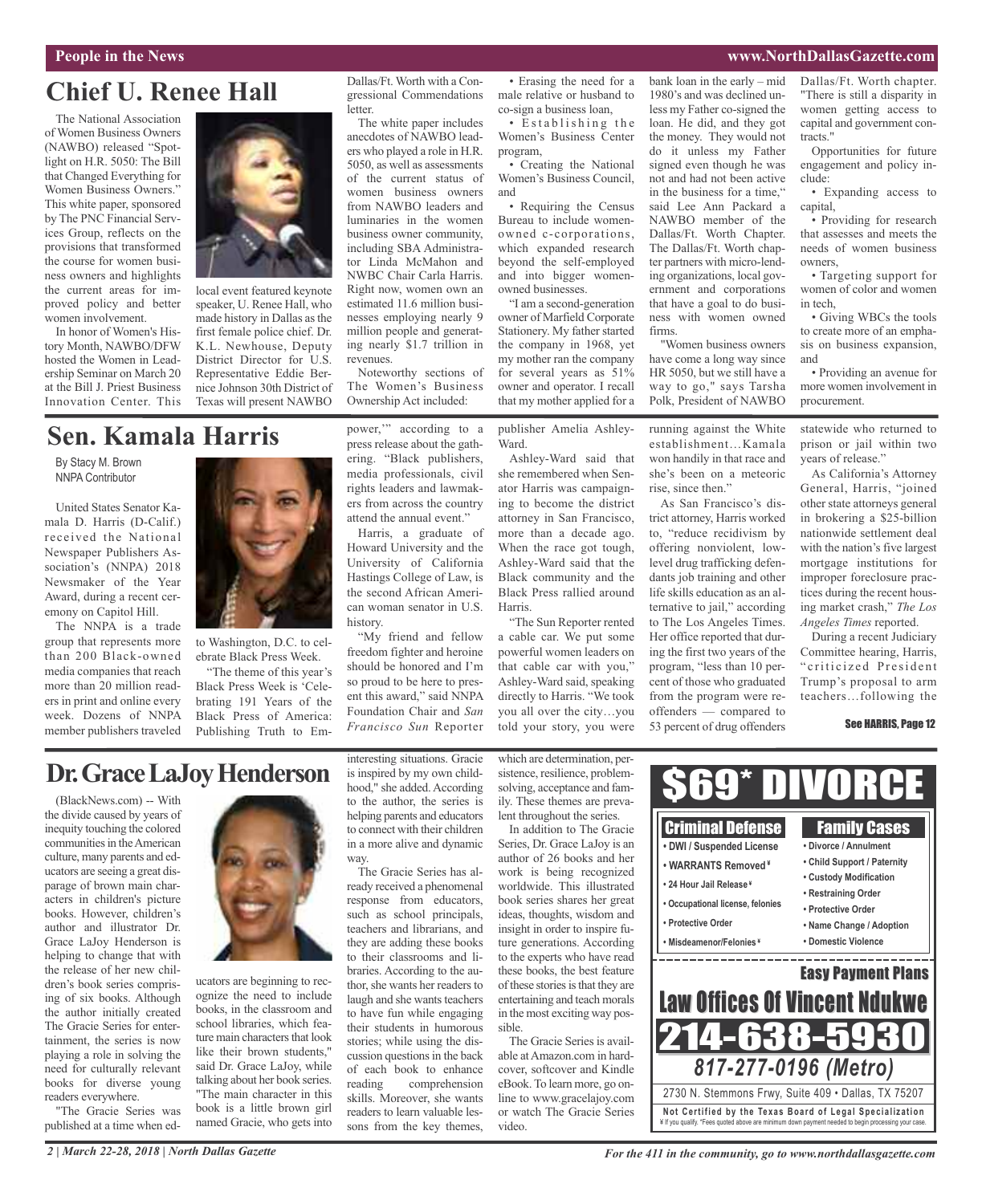#### **www.NorthDallasGazette.com Op-Ed**



*"Do what you say you are going to do ... when you say you are going to do it."*

**Publisher's Office:** publisher@northdallasgazette.com

**Sales Department:** marketing@northdallasgazette.com 972-509-9049

**Editorial Department:** editor@northdallasgazette.com

## **Online:**

www.NorthDallasGazette.com www.twitter.com/NDGEditor www.facebook.com/NorthDallasGazette www.pinterest.com/NDallasGazette www.instagram.com/NorthDallasGazette

## STAFF

**Chairman Emeritus** *Jim Bochum 1933 – 2009*

**Editor** *Ruth Ferguson*

**Published By** *Minority Opportunity News, Inc.*

> **Web Master** *Todd Jones*

**Community Marketing** *Nadina Davis*

> **Production** *David Wilfong*





**Religious/ Marketing Editor** *Shirley Demus Tarpley ("Sister Tarpley")*

> **Senior Columnist** *Ed Gray*

## **Contributing Writers** *Jackie Hardy*





*The North Dallas Gazette, formerly Minority Opportunity News, was founded in July 1991, by Mr.Jim Bochum and Mr.Thurman R. Jones. North Dallas Gazette is a wholly owned subsidairy of Minority Opportunity News, Inc.*

## **Blacks in the Military: We must defend those who defend us**

By Ben Crump *NDG* Special Contributor

The military is one of our nation's most revered and essential institutions, filled with courageous men and women who willingly sacrifice so much for our nation's greater good. It is a point of pride among African Americans that black soldiers have served in the military since theAmerican Revolution and the War of 1812 – long before they were even recognized in law as full-fledged people.

So I was particularly touched to be selected as recipient of an award given in the name of one of the first true black military heroes, Colonel Charles Young. Born in neutral Kentucky while the Civil War was still raging, Charles Young in 1889 became only the third African American to graduate from West Point and, later, the first black U.S. national park superintendent and firstAfrican American to achieve the rank of colonel in the U.S. Army. We also share a brotherhood through the same fraternity, Omega Psi Phi. In March, the Charles

Young Buffalo Soldiers Na-

tional Monument will mark his 154th birthday, where it will be my great fortune to receive the Trailblazer Award. This will be presented during festivities at the NationalAfro-American Museum and Cultural Center in Ohio.

Every award, every honor, is something to be cherished. But it is particularly humbling to be recognized in the name of such a trailblazer. I have spent my career working to bring justice toAfrican Americans and all people of color, just as Colonel Young spent his life dispelling common myths about what blacks were capable of — or, more accurately, what most folks figured they were not capable of.

In Colonel Young's day, it was simply an accepted fact that blacks would not receive the same kind of opportunity as their white counterparts. For example, Colonel Young was denied becoming the 1st black general of the military, even though he was more than qualified, simply because white superior officers did not want to take orders from a black general. They claimed that he was not medically fit enough to receive such a promotion – in true Colonel Young fashion, he rode his horse over 100 miles to prove his fitness for duty. Just like Colonel Young,

the Buffalo Soldiers heroically showed just what black soldiers were capable of contributing through hard work, dedication and service at a time when half the country did not want to even acknowledge they were whole citizens.

In the end, Colonel Young died 26 years before President Harry Truman issued an executive order officially ending racial segregation in the military.At least, that was the idea. The reality is that racism continues to infest all branches of our military, even if more subtly.

The nonprofit advocacy group Protect Our Defenders carefully examined almost 10 years of data to identify racial disparity in the military. Not surprisingly, they found it in abundance. Their report last year found that across every branch, black service members are as much as 2.5 times more likely to face military justice or disciplinary action than their white counterparts. "Military leadership has been aware of significant

racial disparity in its justice process for years, and has made no apparent effort to find the cause of the disparity or remedy it," the organization declared. The report also showed that the problem was progressively getting worse, not better.

The example of men like Charles Young show us that people of color can endure, and even thrive, within the nation's military despite a culture of racism, whether official or otherwise. But it's equally clear that people of color should not have to overcome such a challenge, in the military and in society in general.

I am committed to doing everything within my power to see that the oppressed find justice wherever possible. That is why it is such a tremendous honor to be recognized in Colonel Young's name.

It is time for our nation to live up to the promise that Charles Young saw when he looked at America.

*Ben Crump is a nationally known civil rights attorney and advocate, and is the founder and principal of Ben Crump Law, www.bencrump.com.*

## **Trump may galvanize black voters in 2018 and beyond**

By Peter Kelley U. Washington

African-American voters who dislike and feel threatened by Donald Trump and his presidency are much more likely to vote and to engage with politics, according to new research.

The findings, the researchers say, indicate sentiment against Trump and his policies creates an opportunity for African-American mobilization as the country heads toward the 2018 midterm elections.

"Our findings suggest that political strategies that highlight the racially regressive politics of Trump and reactionary conservatives may serve as a powerful motivating force," says lead author Christopher Towler of California State University, Sacramento.

In a paper in the Journal of Race, Ethnicity, and Politics, Towler and Christopher Parker, professor of political science at the University of Washington, used information from the 2016 Black Voter Project Pilot Study an ongoing project overseen by Towler—to examine African-American political engagement in the post-Obama environment. The study consisted of 511 responses fromAfrican-Americans located in six battleground states with significant black constituencies.

The researchers found that: • Black voters who "strongly disapprove" of Trump are 30 percent more likely to have voted in 2016 than those with no opinion of Trump.

• Black voters who strongly disapprove of Trump were more than 40 percent more likely "to express confidence in their 2018 midterm participation" than those with no opinion of Trump.

The researchers also found that black voters holding negative opinions of Trump in 2016 voted at rates similar to the high turnout of 2008 that sent Obama to the White House.

"It might be time for progressive politicians and party leaders who depend upon African-American political engagement for success to take note, and potentially shift their mobilization strategy in black communities to emphasize the damaging effects of Trump and the reactionary conservative movement on racial progress,' Towler and Parker write.

Such a scenario, they

write, could be enough to spark a national black political counter-movement, returning to the high engagement shown under President Obama. Such a movement could "swing battleground states and once again exert an African-American voice into the local, state, and national political conversation."

Parker connects the research to the 2018 political landscape: "Exit poll data that examine recent high-profile elections in Virginia and Alabama suggests that Democrats pulled out wins thanks, in large measure, to the black community's turnout," he says. But until now, he adds, there was little explanation for why black voters turned out in such large numbers.

*Source: University of Washington*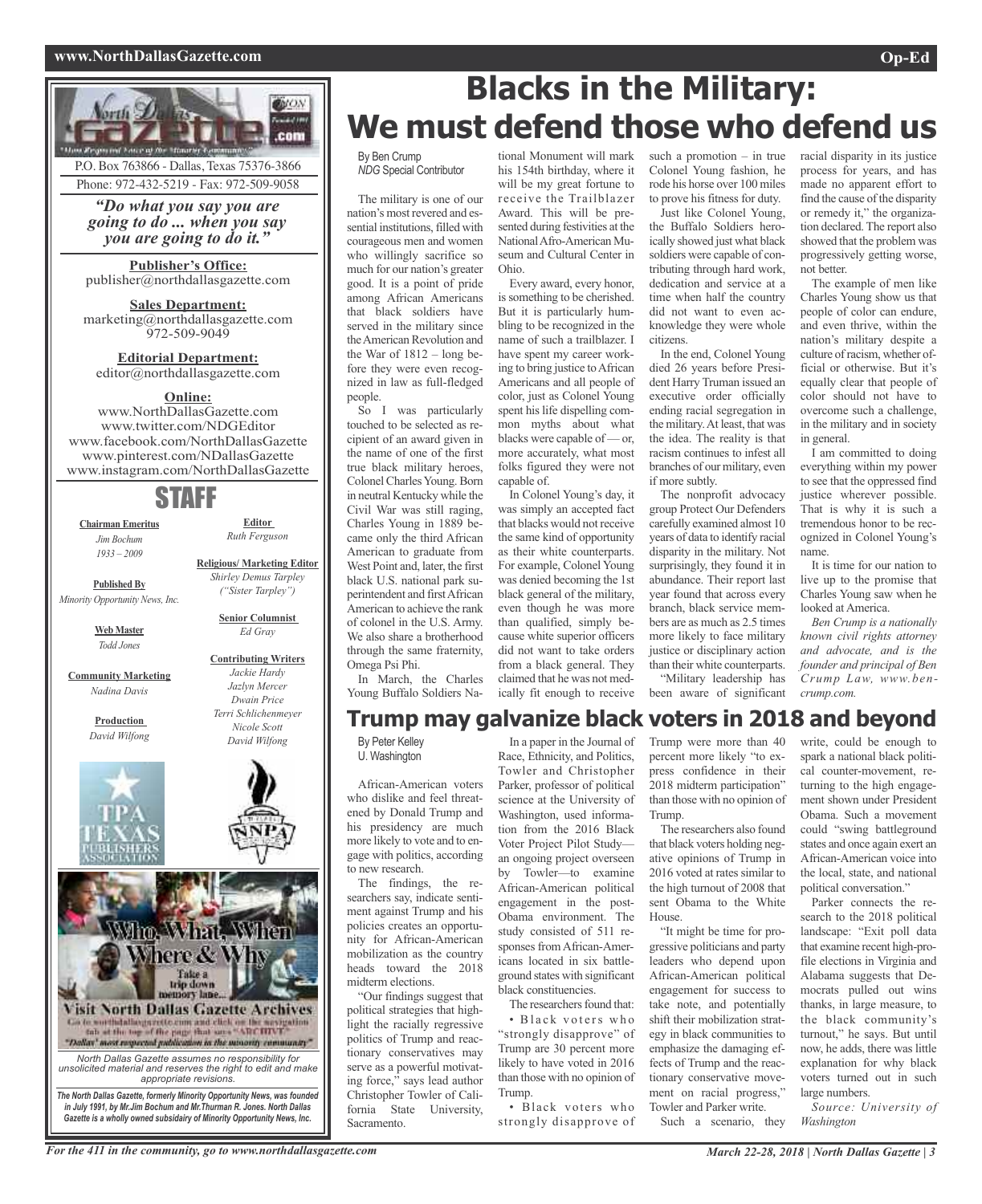#### **Health www.NorthDallasGazette.com**

## **Texas School Breakfast Report Card shows improving breakfast participation**

WACO – There is good news for Texas school children who start their day off with a school breakfast, according to the Texas School Breakfast Report Card produced by Baylor University's Texas Hunger Initiative. Thanks in part to the passage in 2013 of Texas Senate Bill 376 – the "Universal Breakfast Bill" – and the implementation of alternative service models, Texas has become a national leader in school breakfast participation, moving up to 10th in the state rankings.

"We're able to step back

and look at this data as a whole, which allows us to see which schools are having success and how to replicate that," said Kathy Krey, Ph.D., director of the

Texas Hunger Initiative. "Then we're able to offer guidance and resources to help schools across Texas and the U.S.—increase participation in school break-

fast, improve their performance, and ultimately, reduce childhood food insecurity."

Now in its fourth edition, the Texas School Breakfast Report Card provides an overview of the school breakfast program, the benefits of school breakfast, creative models for serving breakfast and proven success strategies. This edition looks back at breakfast participation over the last several years, highlighting successes and opportunities to increase participation over the next few years. It also compares 2016-2017 school breakfast participation to

2013-2014 participation and shows the potential for growth, both in number of students served and reimbursements gained, if each Texas school district had the 70 percent benchmark, a national goal set by the Food Research and Action Center (FRAC).

"We're excited that we've seen increased participation and progress toward our goal over the last several years," Krey said. "In particular, the increase since the Universal Breakfast Bill was passed demonstrates that, when school districts, state agencies and

elected officials work collaboratively, significant change can be made. We look forward to continuing this collaboration and bringing an end to food insecurity in Texas."

Regular consumption of breakfast is associated with these educational benefits:

• Improved school performance

• Higher attendance rates • Better concentration and alertness

• More energy and better attention

• Short-term benefits in improving selected learning skills, particularly memory

## **Older adults** may be more prone to

By Matt Swayne Penn State

Researchers have discovered that as people age, they may be more likely to rely on a type of memory called schematic memory that helps them remember the gist of an event, but not necessarily the details.

This inability to remember details could lead to difficulty in distinguishing between a memory of something that really happened and something that a person thought happened, but did not—a false memory.

"If your spouse asks you to go to the grocery store to get milk, eggs, and bread, but you go to the store and pick up orange juice, tomatoes, and cereals, you may have had a false memory," says Nancy Dennis, associate professor of psychology at Penn State. "If we really want to understand memory issues in aging we have to understand false memories, just as much as we need to understand forgetting."

## **Get the gist?**

Because the brain is continually bombarded with information, schema—or gist—memory helps organize this rush of data. However, if older people rely too



much on schemas to remember things, Dennis suggests it could lead people to believe that false memories are actually real and, ultimately, lead to more confusion.

Just as people physically age differently, individual differences in brain aging also seem to be important, especially in how people retrieve false memories as they age, according to the researchers.

"Just grouping people by age in our lab hasn't worked out, in terms of saying, this is where older adults differ from younger adults," says Dennis, who worked with Christina Webb, a graduate student in psychology. "But, what we have seen consistently is that when we look at brain activity during memory retrieval, we see increasing activity in the middle or superior temporal

gyrus, which tracks in-

creases in false memories.

"This suggests that older adults who make the most false memories tend to show more activity in this region. This region has been associated in other studies, such as language studies, with gist or semantic processing. So, we've concluded that this region supports gist processing related to memory retrieval," Dennis says.

This study is the third time that research carried out by the team has found this result. Previous work found this pattern of brain activity when people falsely remembered simple objects and faces.

#### **What's going on in the brain?**

The researchers used functional magnetic resonance imaging—fMRI technology to monitor brain

LET US HEAR FROM YOU!

**Send stories and suggestions to editor@northdallasgazette.com**

activity of a group of older adults after they memorized certain pictures and researchers asked them to recall what objects were in the scene.

While the brain generally processes both real and false memories in the hippocampus, different sub-regions of that part of the brain may be responsible for processing and retrieving real and false memories. As people get older, memory processing also moves more toward the back of that region.

"The fact that much of this activity shifts to a different sub-region of the hippocampus—from anterior to posterior—does suggest that there are processing differences that are taking place as you age," says Dennis. "While we don't know exactly why this shift is happening, it's something we need to further investigate."

Dennis says the findings indicate that future research might look at how to train older adults to focus on details to decrease the number of false memories.

"If age is the only factor maybe there's not much we can do," says Dennis. "But if it's age along with this reliance on gist processing, then, we might be able to find some interventions that will allow older adults to focus more on the details and maybe move them away from relying on gist processing too much."

The researchers recruited 20 older adults with a mean age of about 75 years old. They asked participants to look at 26 different pictures of common scenes—for example, a farmyard—and asked them to remember as much as they could about the scenes. The researchers showed participants the scenes for about 10 seconds.

Later, researchers showed participants pictures of objects that were either in the scene, or related to the scene, but not actually in the scene. They also asked participants to look at pictures of objects not commonly associated to the scene. The researchers then asked the subjects which objects were in the picture to determine if they had remembered correctly or were creating false memories.

The researchers report their findings in the Journals of Gerontology. The National Science Foundation supported this work. *Source: Penn State*



*Kevin Dooley / Flickr Tella Chen / Flickr*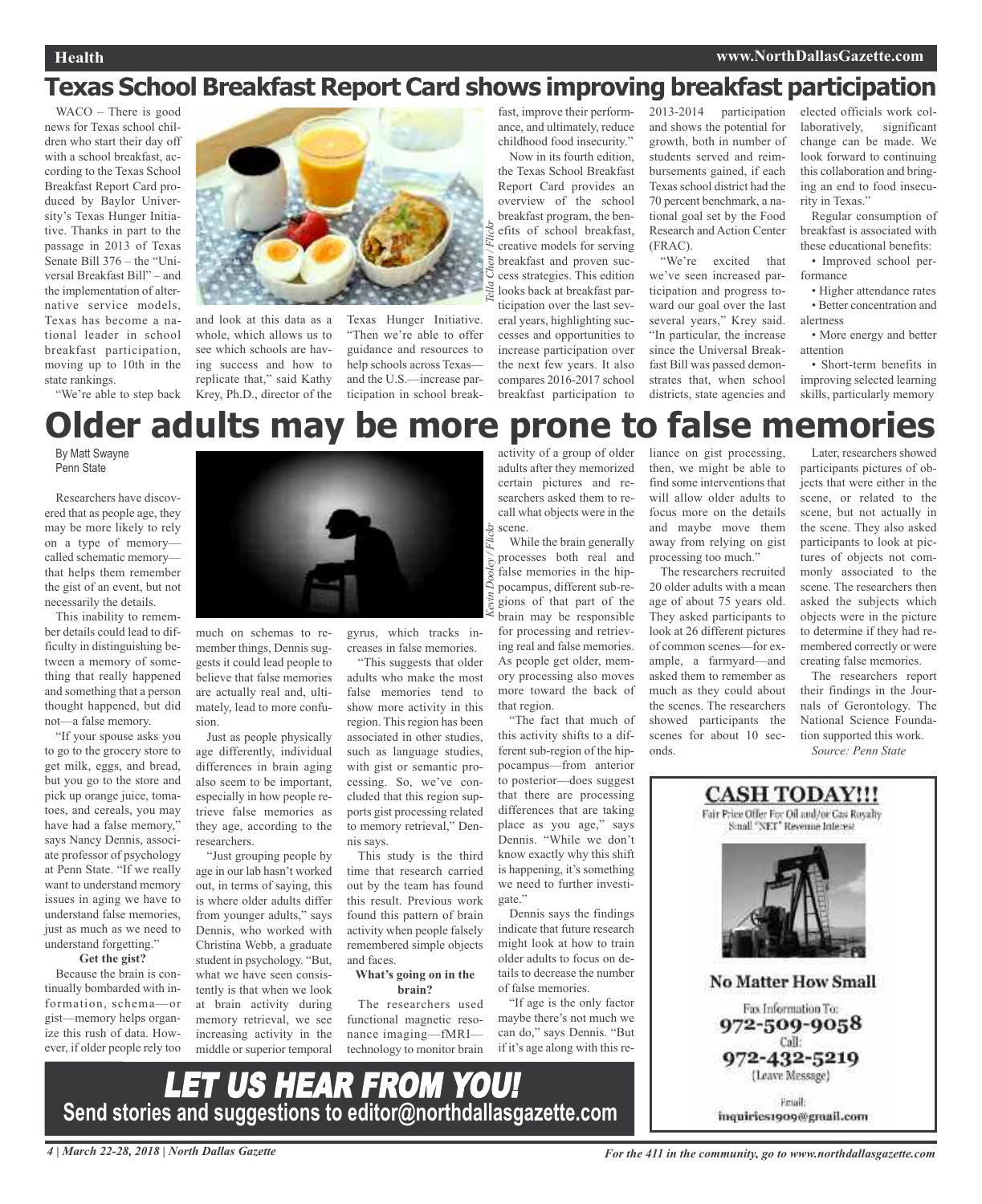## **www.NorthDallasGazette.com**

## **Dallas Water preps for its annual 'Fix A Leak Week'**

From March 19 - 25, the Environmental Protection Agency (EPA) is celebrating their annual Fix a Leak Week, which over the last decade has helped Americans become educated on the huge impact even a small leak dripping in their home can have on the environment. more than 1 trillion gallons of water annually nationwide, which is enough to provide water all year to 11 million homes. The average single household alone wastes more than 10 thousand gallons of water a year just from leaks that go un-

Small home leaks waste seen or unfixed. This amount of annual water waste is why ten years ago, the EPA introduced Fix a Leak Week to help educate Americans on finding and fixing leaks in their home.

The most common leaks found in the average home come from worn toilet flappers, dripping faucets, and leaking pipe valves. Fortunately, these leaks are incredibly easy to spot and fix, requiring only a few basic tools that will pay for themselves in water savings. By spotting and fixing these minor leaks in our home, your water bill can drop by ten percent.

To celebrate, Dallas Water Utilities (DWU) Water Conservation Management is hosting a series of DIY workshops during Fix a Leak Week 2018. These workshops are free and open to the public. Call DWU Water Conservation Management at 214-670-3155 to register

today.

Workshop: DIY Irrigation • Date: Saturday, March 24, 2018

**Community**

• Time: 9 a.m.- noon & 1 - 4 p.m.

• Location: Richland College, 12800Abrams Rd. Dallas, TX. 75243

## **Garland voters to consider Council, Mayor and Charter**

Garland voters should do their homework before going to the polls for the May 5 election. In addition to the normal City Council elections, voters will consider 36 proposed amendments to the City of Garland Charter, as well as a special election for mayor. Details are available on the City Secretary's webpage.

#### **City Council**

Per the normal election schedule, City Council seats for Districts 1, 2, 4 and 5 are up this year. Candidates are



as follows: District 1 - David Gibbons (Incumbent) District 5 - Rich Aubin

(Incumbent) District 2 - Rex Wisdom Deborah Morris District 4 - Jim Bookhout

#### **Special Election for Mayor**

Mayor Douglas Athas resigned in January, leaving one year on his final twoyear term. The filing deadline is Monday, March 5, for candidates to run to serve for that portion of the mayor's term.

The mayor and City Council members are limited to six years in office or three consecutive two-year terms.

#### **Charter Amendments** The largest portion of the

May 5 ballot will be devoted to 36 proposed amendments to the City Charter.

The Charter is the City's overarching governing document.

A complete listing of proposed amendments, as they will appear on the ballot, will be made available at GarlandTX.gov, on the City Secretary's page.Additional documents and video of City Council discussions about these recommendations also are available on the website.

**Early Voting and Election Day**

The last day to register to vote in the May 5 election is Thursday,April 5. Early voting in person begins Monday, April 23, and runs through Tuesday, May 1. Voters will need to vote at their normal polling locations on Election Day, May 5, from 7 a.m. to 7 p.m.

For early voting schedules and locations, or to look up Election Day polling locations, visit DallasCountyVotes.org

## **For students, 'Hidden Figures' author's visit adds to inspiring story**

(UT-Dallas) Like the women featured in the book and movie Hidden Figures, UT Dallas student Reem Dawelbeit plans to work in a field where she will be among a small percentage of women and even smaller percentage of African-Americans.

The mechanical engineering junior said the story of the African-American female mathematicians and engineers who played a critical role in NASA's space program showed her that other women already have started a path.

"When you're a minority or a double minority, you read Hidden Figures and you see the movie and it's inspiring because you realize that you're not the first person to do this," Dawelbeit said. "To have these trailblazers in front of you who were an integral part of our history, in the NASA space launch, I found that incredible."



Shetterly met with a group of UT Dallas student leaders before her recent lecture at the University. (UT-Dallas)

Dawelbeit was one of many students from UT Dallas, area high schools, middle schools, elementary schools and nonprofit groups inspired by Hidden Figures who packed the recent Distinguished Lecture featuring the book's author, Margot Lee Shetterly, at The University of Texas at Dallas.

Texas Instruments sponsored the lecture, held in the Edith O'Donnell Arts and Technology Building's lecture hall, and a private reception with Shetterly was sponsored by the George W. Jalonick III and Dorothy Cockrell Jalonick Memorial Distinguished Lecture Series. Dr. Kelli Palmer, assistant professor of biological sciences in the School of Natural Sciences and Mathematics, moderated the event.

While Hidden Figures has helped many young women see what is possible, Shetterly emphasized the need

for everyone to tell more stories of other "hidden figures," or unsung heroes in our communities. She said people often ask her why they had never heard about the contributions of the women portrayed in Hidden Figures before.

"The only way to make the American story a true story is to make it a complete story," Shetterly told the audience. "When storytellers strive to present a more expansive and truer

view of our shared past, we open the door to a more inclusive and more equitable vision of our shared future." Before the lecture, Shetterly met with UT Dallas student leaders who asked her questions. Argelia Simon, a mechanical engineering senior in the Erik Jonsson School of Engineering and Computer Science, was one of several students who shook Shetterly's hand and posed for a photo with the author.

"I was inspired by the movie," Simon said. "Thanks to that, I got introduced to engineering."

"The fact that Margot Lee Shetterly took the time not only to visit the UT Dallas community but to meet with leaders of these organizations meant a lot to me," said Dawelbeit, a leader in the UT Dallas chapter of the National Society of Black Engineers.

Before she enrolled in the program, Dawelbeit said

some told her that mechanical engineering was not a career for women. Just as discouraging was the fact that only 1 percent of all bachelor's degrees in engineering are awarded to black women, according to the National Science Foundation.

During the meeting with student leaders, Shetterly shared advice she learned from the women she interviewed.

"Don't take no for an answer," Shetterly said. She described a scene in Hidden Figures in which mathematician Katherine Johnson, who calculated trajectories for many NASA missions, insisted that she attend meetings previously attended only by men.

"It's a great lesson for all of us. If someone says no and they are the obstacle between you and whatever your goal is, keep asking or keep pushing. Eventually, you will find a way."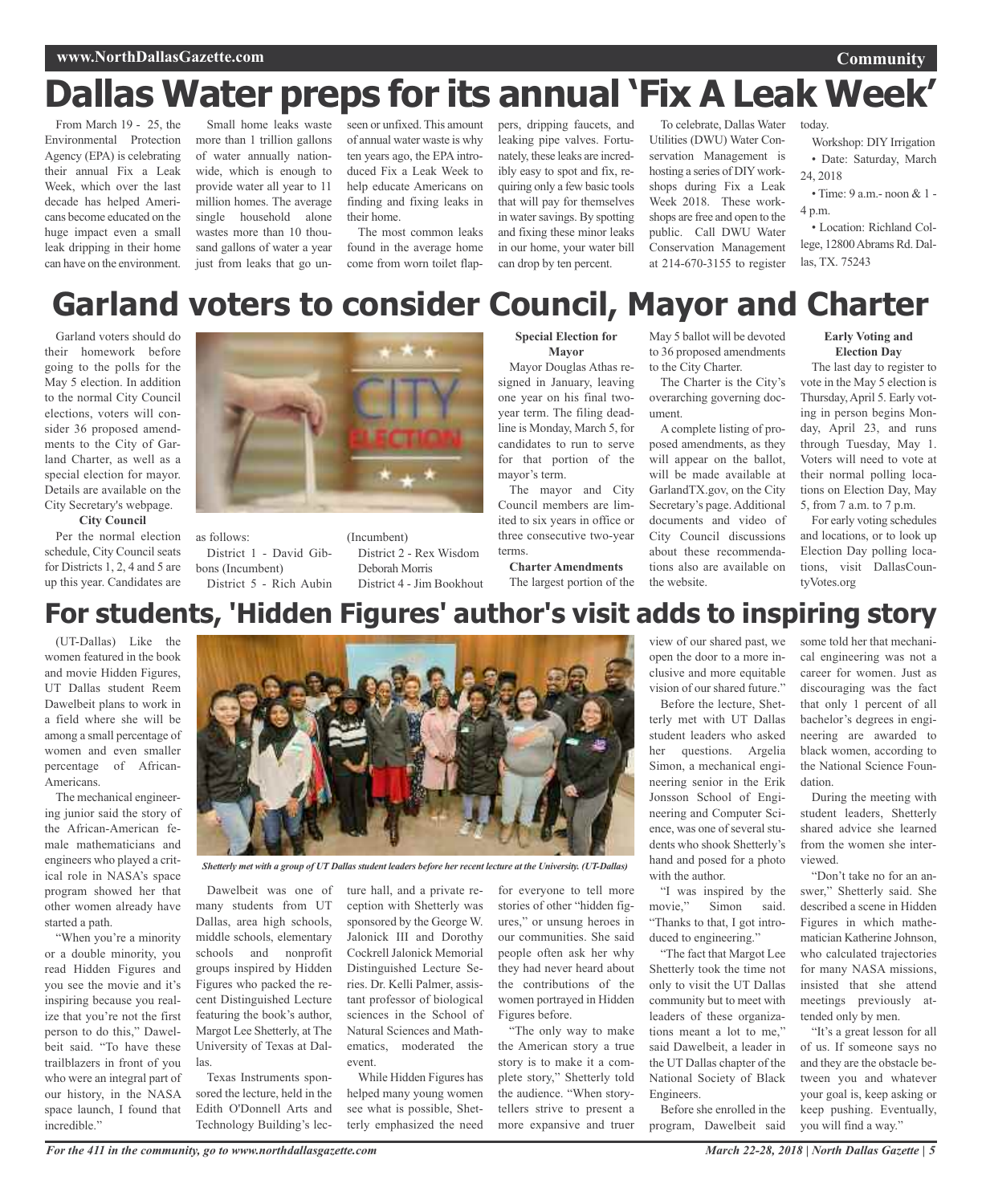## **Parents, Black publishers discuss excellence in public education during Black Press Week**

By Stacy M. Brown NNPA Contributor

Educators and education experts discussed parental engagement, equity in education and teacher diversity, during a special breakfast session for the NNPA's Every Student Succeeds Act (ESSA) Public Awareness Campaign in Washington, D.C.

The session took place during the National Newspaper Publishers Association's (NNPA) Black Press Week, an annual celebration of the relevance and lasting legacy of Black publishers.

Panelists included Washington Informer Publisher Denise Rolark Barnes; DNA Educational Solutions and Support CEO Dr. Robert L. Kirton Jr.; NAACP Washington Bureau Chief Hilary O. Shelton; Prince George's County School Board Member Curtis Valentine; and Dr. Lannette Woodruff, an ESSA (Every Student Succeeds Act) taskforce



Panelists discuss the role of the Black Press in education during a breakfast session hosted by the NNPA *ESSA Public Awareness Campaign, during Black Press Week in Washington, D.C. (Freddie Allen/AMG/NNPA)*

member for the Office of the State Superintendent of Education in Washington, D.C.

Dr. Elizabeth Primas, the project manager for the NNPA's ESSA Public Awareness Campaign, served as moderator for the session titled, "Striving for African American Excellence in Public Education: The Role of the Black Press" at the Dupont Circle Hotel in Washington, D.C.

on Friday, March 16.

"I'm pretty fired up about education," Rolark Barnes said of the current state of education in the Black community. "As we celebrate 191 years of the Black Press in America, it's important to remember that the education of Black people is rooted in the Black Press and the Black Church."

Rolark Barnes also reminded the audience that one of the founders of the

Black Press, Samuel Cornish, graduated from the Free African School and became a minister, before he started the Freedom's Journal.

Shelton noted that the Black Press has been the voice of the Black community for a very long time; the NAACP Washington bureau chief also said that education is the bridge over troubled waters.

Kirton recounted a false,

yet familiar adage that suggested that "The best way to hide something from Black people is to put it in a book." Kirton used the saying to shine a light on the paucity of high-quality education options in the Black community.

"I got into the [education] fight, because I want to make a difference," Kirton said.

Valentine advocated for increased parental engagement in our schools at every level.

"We need policies that are more welcoming for our parents to come in," Valentine said.

Woodruff agreed.

"We want programs in our schools, so that children understand what [parental engagement] is all about," Woodruff said.

In 2017, the NNPA received a grant from the Bill & Melinda Gates Foundation to support a three-year, multi-media public awareness campaign focusing on the unique opportunities and challenges related to the implementation of ESSA, according to a press release about the campaign.

Under the ESSA, states have more flexibility under federal regulations to design customized solutions to improve elementary and secondary education in the nation's public schools. The law also ensures that every child, regardless of race, income, background, or where they live have the opportunity to obtain a highquality education; ESSA received bipartisan support and was signed into law by President Barack Obama on December 10, 2015.

The NNPA selected Primas, a decorated and award-winning educator, as program manager and she famously refers to all of her students as "her children."

"'My children" are all of the children in schools that have been underserved, undereducated, and for all intents and purposes, forgotten about," Primas said.

## **Students of color need to see more people of color (That shouldn't be controversial)**

#### By Nate Bowling

I spent most of my first year of grad school sitting in the back row of class with my hood up. There were nearly 40 of us in the cohort. Two were Black.

My hoodie was an act of silent dissent. Today, I completely understand when my students want to do the same, even with me in front of the room. Academia and public schools are spaces where people of color often feel underrepresented, unwelcome and unheard.

From third grade through high school, I was a student in a series of neighborhood public schools. Afterward, I went to community college and then on to a public liberal arts college where I earned my bachelor's and eventually my master's degree. Each phase in my educational journey shared two characteristics:

1. The further I progressed, the fewer Black and Brown classmates I had.

2. As I progressed, regardless of the demographics of the student population, the faculty and administrators were uniformly nearly all White.

That needs to change.

An organization I am part of, the National Network of State Teachers of the Year, recently released videos designed to provoke conversations that will lead to this kind of change. Called Courageous Conversations About Race in Schools, the videos provide an effective starting point for real discussions that should be happening in schools-particularly in colleges and universities-across this country.

Research tells us that upwards of 80 percent of U.S. teachers are White. Different research tells us that nearly 80 percent of teachers are female. Obviously, those Venn diagrams overlap in a largely White and female workforce.

At the same time, because of higher birth rates among immigrant populations and the "mysterious phenomenon" of disproportionately high numbers of White children in private schools, the majority of the population of students in public school are students of color, and those numbers are headed even higher, based on enrollment numbers in lower grades.

Schools systems need to do a better job of attracting and retaining effective teachers of color. Students of color need to see more

people of color in positions of expertise and authority, and teachers need to be conversant and literate in the cultural traditions that are present in their classrooms. None of these statements should be controversial.

The lack of representation is an equity issue, and to resolve it we can look to lessons elsewhere in our society. During the Vietnam War the Pentagon realized that majority Brown platoons of soldiers and Marines wouldn't take lifeor-death orders from a uniformly White officer corps. The Pentagon thus underwent an intentional effort to diversify the officer corps. Since then, the Pentagon has submitted amicus curiae briefs in every major affirmative action case before the U.S. Supreme Court because they understand that

representation matters. **Time for a representation disruption**

The word "disruption" gets hurled around frequently in business and increasingly in education. Usually, it's about handing

Silicon Valley tech bros a metric-ton of venture capital to sprinkle the #EdTech™ fairy dust of the moment. But I'm going to argue that when it comes to teacher diversity and representation in schools, we actually need disruption.

In my neck of the woods the numbers are especially grim: There are only about 800 Black teachers in all of Washington State. In my 12-year teaching career, I have never worked with another Black male general education teacher.

There's no reason for me

to be alone. We see talented students of color all over higher education because universities know how to recruit them. As Jeff Duncan-Andrade says, "Look at any college football or basketball team and tell me colleges don't know how to recruit Black talent. When I was a kid I thought Georgetown was an HBCU."

But it can't just be student athletes. We need to bring in students who can increase teacher diversity. It's imperative-and it's well within our power.

*Nate Bowling is a high school government teacher in Tacoma, Washington, who was named the 2016 Washington State Teacher of the year and a finalist for National Teacher of the Year. His blog is called A Teacher's Evolving Mind.*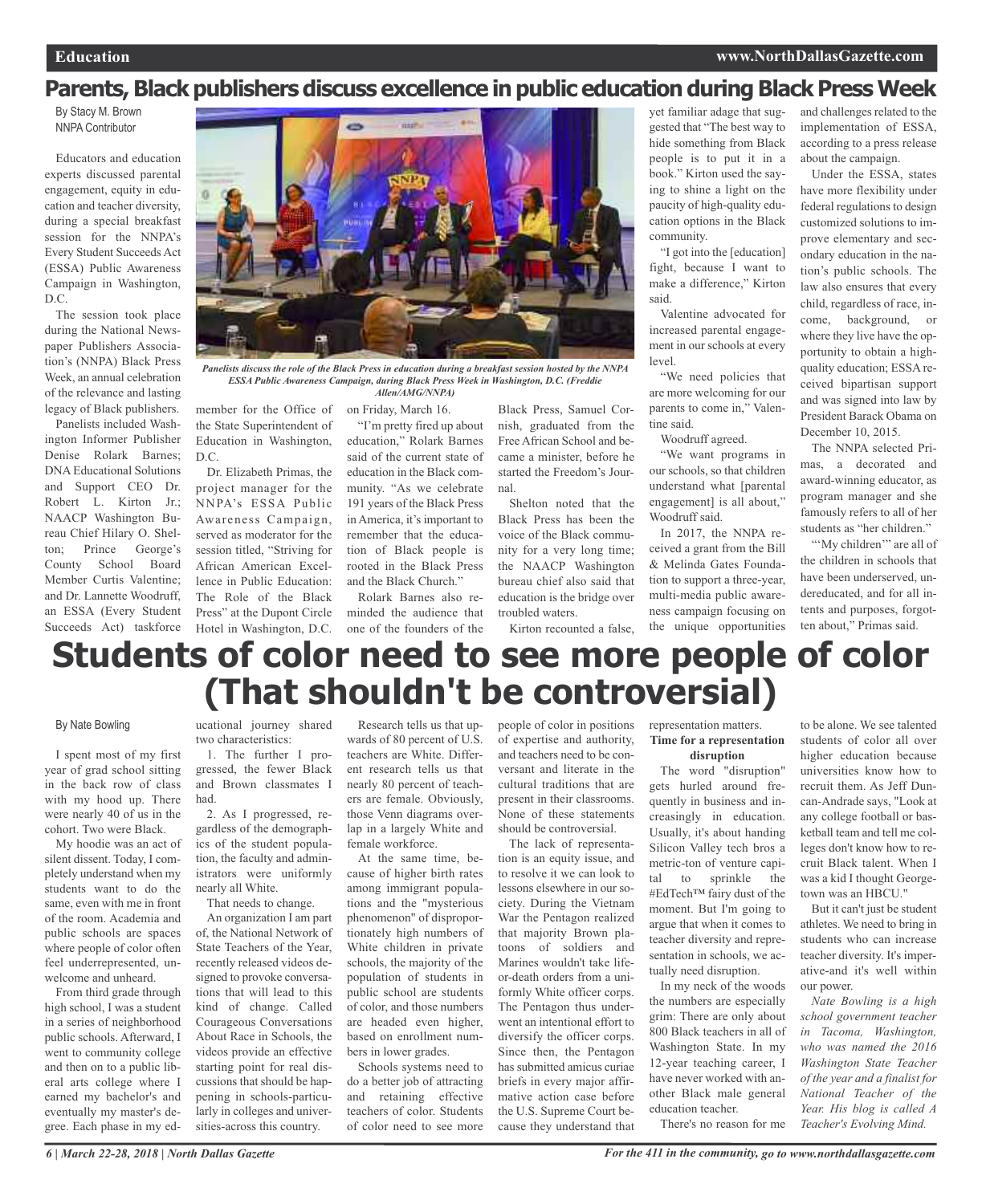## **Irving to host Minority/Women Owned Business Enterprise vendor workshop**

The City of Irving will hold the Minority/Women Owned Business Enterprise vendor workshop March 29. The workshop will focus on developing a subcontracting relationship with prime contractors and vendors.

Representatives from Austin Commercial and

Women's Business Council Southwest will discuss steps to foster and maintain business relationships between subcontractors and prime

contractors.Attendees are encouraged to ask questions during the presentations.

Workshop registration will be 5:30 p.m. March 29 at the

City Council Chambers, 825 W. Irving Blvd. Presentations are scheduled to begin at 6:00 p.m.

The city encourages every-

one interested to RSVP with MWBE program administrator Deborah McVean at (972) 721-3753 or dmcvean@cityofirving.org.

## **Carrollton holds Paws on the Square event to benefit local pets**

Bring the family (both furry and otherwise) to Downtown Carrollton (1106 S. Broadway Street) for a tail-wagging good time and learn how to keep our community safe and friendly for pets. The City of Carrollton will host its 3rd annual Paws on the Square: Play, Shop, Learn, Adopt event on Saturday,April 7 from 11 a.m. to 3 p.m. rain or shine. The free event brings people, pets, animal welfare organizations, and pet-friendly companies together.

Browse the pet-focused vendor booths where you'll find everything from pet accessories to people food. Put your competitive pooch through an agility course filled with dog toys and pamper your pet with calming



dog yoga sessions at 11:30 a.m. and 1 p.m.

Adrienne Abrahim, owner of Pawtastic Snacks-Mobile Dog Barkery, will return with her fabulous truck of treats for the four-legged friends.

"In general people love the truck and we welcome pups on board to sniff out their favorite snacks,"Abrahim said. "Last year, the crowd was

great. The doggie fro-yo was a huge success as people strolled around the Square on a warm spring day."

This year, Pawtastic Snacks plans to bring out some new doggy snack flavors including bacon and peanut butter, banana and peanut butter, and apple juice and cheddar.

Onsite adoptions will be

provided by Operation Kindness.

Come out to meet your new best friend and add a canine kid to the family. Last year, 10 lucky dogs found their forever homes through Operation Kindness' mobile adoption program, and 39 Carrollton pets were registered with the City.The event also raised more than \$450 in donations for the Carrollton Animal Services & Adoption Center.

Want to foster, adopt, or volunteer to transport dogs to their future home? Cane Rosso Rescue supports local dog rescue groups, and a network of foster homes will be on the Square to answer your questions.

Low cost \$5 vaccinations will be provided by the Texas Coalition for Animal Protection (TCAP) from 12-2 p.m.

The event will also include free City registration with proof of rabies vaccination for Carrollton residents. Pet registrations are not only helpful in reuniting lost pets with their owners, they are also required by City ordinances.

A DJ will be onsite for the entire event, so you can sit and enjoy the tunes while your dog sniffs out a personalized doggy snack at the doggy goody bag bar.

Two caricature artists will also be available to capture your pet's best pose.

Stop by the Dog Kissing Booth to hug an adorable animal. The booth is accepting donations for kisses in support of Carrollton Animal Services.

"There are few opportunities each year that focus on the special relationships between pets and their human companions like Paws on the Square does," said Carrollton Animal Services Manager Carl Shooter.

All dogs must have ID tags, be on a leash at all times, have a current rabies vaccination (or about to receive one), and be accompanied by someone 18 years or older.

The first 250 attendees will receive a doggy trash bag dispenser in the shape of a fire hydrant.

For more information, visit cityofcarrollton.com/pawsonthesquare.

## Home Equity & Home Improvement Loans'

## Take advantage of the equity in your home!

Want access to the equity in your home to pay off medical bills, consolidate debt, cover the cost of education or take a family vacation?

## You can enjoy the benefits of:

- No closing costs or prepayment penalties?
- · Potential tax savings<sup>3</sup>

Our specialists are here to answer your questions, help calculate your equity, assist with your application and support you throughout the loan process.

## Get started today!

- Phone 972.801.5714
- Email HomeEquity@LegacyTexas.com Website LegacyTexas.com/HomeEquity



#### ROWN FOIC EILENDER NAILSE ANOTIC

f if Loans rubject to credit approval. Them sond conditions rubject to damp retinant rubs. (2) No claim govern and material and and and material material and and the second of the second conditions of the second term in a inhóire eiginding thosholantibility of interest. создар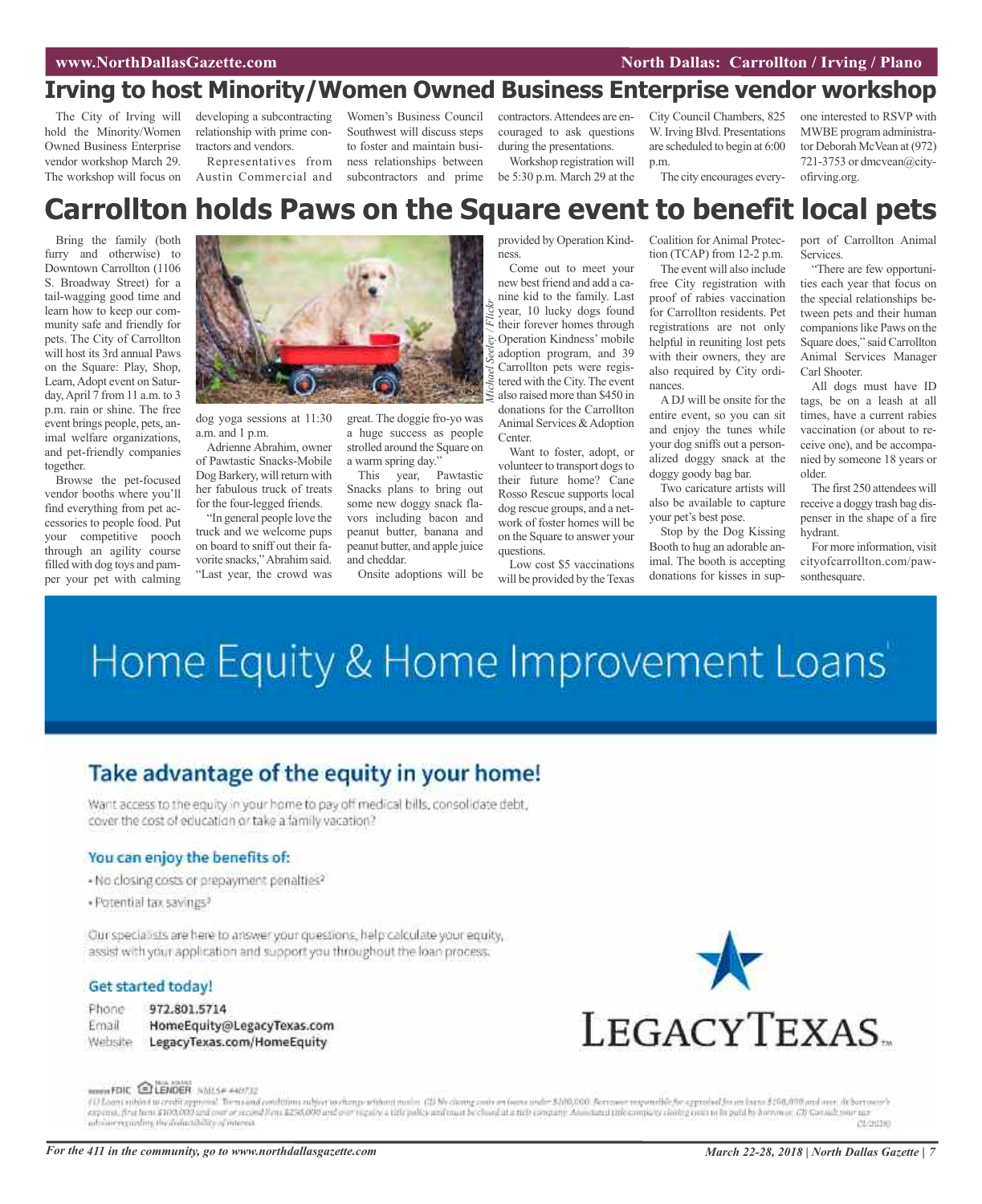## **City Briefs**

## **Allen** Saturday, March 24 is

when the **Eggcellent Family Adventure** will take place at the Allen Civic Plaza. Kids can bring their Easter baskets and visit tables hosted by civic organizations and local businesses to receive eggs, candy and other goodies. There will also be an egg drop competition presented by Chick-Fil-AAllen which cost \$10.

## **Dallas**

First Baptist Academy at 7894 Samuell Boulevard will host **Easter Egg Scramble** on March 24 at 10 a.m. This is a free Easter event with an Easter Egg for ages 12 and under. There will be bounce houses and face painting, too.

Girls in Politics Initiative is hosting **Camp Congress for Girls Dallas 2018** on March 24 from 8 a.m. to 5 p.m. Camp Congress for

Girls Dallas 2018 is a leadership program that introduces girls ages 8 to 15 to politics. Camp begins with a lesson on the structure of our political system. Each girl will choose to run for a seat in the US House of Representatives, the US Senate or for the presidency.

The camp fee includes all program materials, lunch, snack and a GIP logo t-shirt. The camp general registration fee is \$160 and the Girl Scout registration fee is \$120. More info at http://www.girlsinpolitics.o rg/.

#### **Frisco**

On March 24-25 the **Arts in the Square** returns and will feature over 120 of some of the best local and regional artists selling their handmade creations. Artists compete in categories such as Fine Arts/Graphics, Pottery, Textiles, Glass, and more.

Sit and relax by Simpson Plaza, listen to local musicians, watch ongoing performing arts, enjoy interactive art activities, and treat yourself to the food and spirits available at the variety of award-winning restaurants on site. Visitfrisco.com

#### **Garland**

The **Easter Egg-Stravaganza** returns with family fun activities and the annual Firewheel Town Center Egg Hunt! The Easter Egg Hunt will take place in the Park on March 24 at 1:45 p.m. for children ages 12 and under.

For children ages 5 and under, an alternate and optional Egg Hunt location will be available in the gated playground, alongside the main Egg Hunt. Visitgarlandtx.com

**Pet Photos with the Bunny** will take place in the Park on March 25 at 6 p.m. Bring your furry friend to visit the Easter Bunny and have a special commemorative photo made during this special limited engagement session. The Easter Bunny Photo Experience is located across from the Park, next to Sweet & Sassy with parking available immediately in front of the space or in the back.

A Park with several grassy areas is located in front of the Easter Photo Experience. Please escort your pet to the Park prior to seeing the Easter Bunny. Visitgarlandtx.com

#### **Irving**

The City of Irving has scheduled a **Minority/Women-Owned Business vendor workshop** on Thursday, March 29 for consultants and contractors interested in doing business with the city. This workshop will focus on developing a subcontracting relationship with prime contractors and vendors. CityofIrving.org

#### **Lewisville**

March 24 is the date the Lone Star Toyota of Lewisville Railroad Park hosts the **Funny Bunny Festival**. You will be able to take a ride on the Boogie Woogie Choo Choo train, snuggle up with some lovable animals from our petting zoo, pose for a picture with Mr. or Mrs. Funny Bunny and fill your Easter basket with lots of goodies from our sponsor/vendor tables and egg hunts.

There will be three different egg hunt times. Egg hunts are designated for ages 13 and under. CityofLewisville.com

Twice weekly **Pilates in the Plaza** classes begin in Wayne Ferguson Plaza, 150 W. Main Street, and will take place weekly on Thursday at 6 p.m., and Saturday at 8 a.m. Attendees must bring their own yoga mat for the free classes.

**www.NorthDallasGazette.com**

Audrey Green-Redier, with Pilates in the City, will teach the fundamentals of the exercise and will add weekly progressions so that any level can benefit from the restorative and strength conditioning. These classes are for anyone interested in learning or deepening their practice, developing strength, grace, and core.

#### **McKinney**

The annual **Arts in Bloom** festival featuring art from local, regional, and nationally acclaimed artists will blossom throughout Historic Downtown McKinney Friday, April 13 through Sunday, April 15. The event, which features artwork, music, wine garden, food and shopping, is hosted by McKinney Main Street, the McKinney Performing Arts Center (MPAC) and the shops in downtown McKinney.

## **Snapshots from the NNPA Press Week...**



*Above, U.S. Senator Kamala Harris (D-CA) speaks to the publishers and press gathered for the 2018 NNPA Press Week. Harris was named the NNPA 2018 Newsmaker of the Year.*

*At ight, NNPA National Chair Dorothy Leavell (left), NNPA President Dr. Benjamin F. Chavis, Jr. (second from right), and NNPA Foundation Chair Amelia Ashley-Ward (right) congratulate 2018 NNPA Torch Award winner Rep. Barbara Lee (D-CA) (second from left).* **NNPA PHOTOS BY MARK MAHONEY**

*8 | March 22-28, 2018 | North Dallas Gazette*



Last week the National Newspaper Publishers Association celebrated Black Press Week in Washington, D.C.

During the convention, newsmakers and dignitaries joined the publishers who represent more than 200 Black-owned media companies around the country for special sessions, the annual Torch Awards dinner and more at The Dupont Circle Hotel.

**ERAL MOTORS** OR

*At left, Thurman Jones (left), publisher of the North Dallas Gazette, visits with Rev. Dr. Frederick D. Haynes III, pastor of Dallas' Friendship-West Baptist Church.*

*At right, former Chairperson of the Democratic National Committee Donna Brazile was on hand to address members of the NNPA during the national Press Week.*

*Brazile spoke of the "State of the Black Press in 2018," noting the Black press is routinely carving out stories the mainstream media won't touch.*



*For the 411 in the community, go to www.northdallasgazette.com*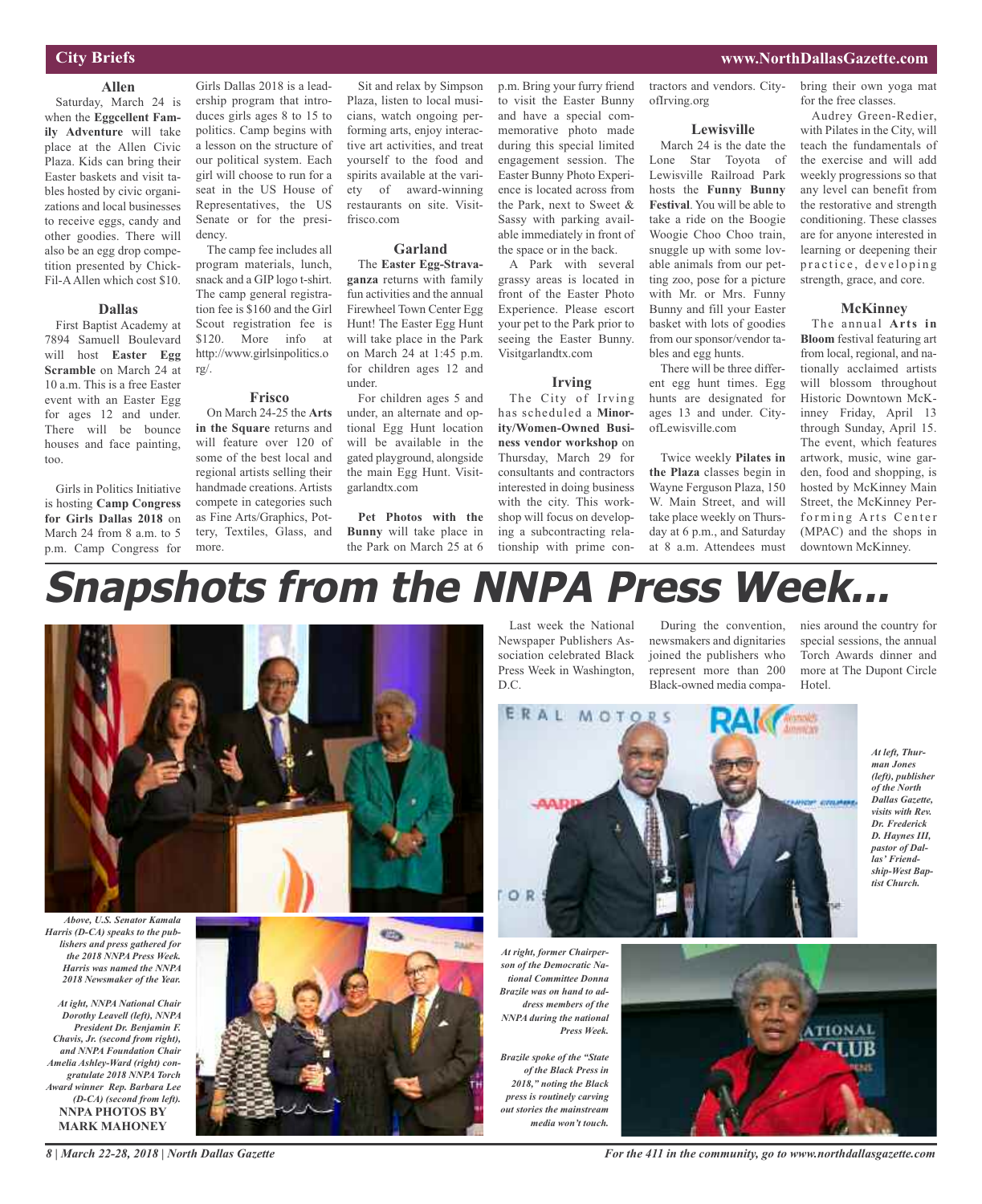## **Disney Dreamers Academy 2018 inspires teens to dream big**

By Carla Meadows *NDG* Contributor

As a mom of two collegebound teens, I understand how important it is to motivate students to excel, inspire them to dream big, and encourage them to work hard to help make their dreams today become a reality tomorrow.

That's why I was super excited to meet 100 teens from across the country who were doing just that at the 2018 Disney Dreamers Academy with Steve Harvey and ESSENCE.

This remarkable group of teen achievers attended a fabulous, fun-filled and ed-



ucational trip to Walt Disney World Resort to take part in the Dreamers Academy.

The students were selected from thousands of applicants who answered a series of essay questions about their personal stories, the

people who are most influential in their lives and dreams for the future.

The kids, who range from ages 13-19, received an allexpense paid trip to Walt Disney World Resort in Florida, where they experi-



*Students enjoy both the visit to Disney World and the immersive workshops they aparticipated in during the all expense-paid trip for 100 Dreamers which took place in conjunction with ESSENCE and Steve Harvey. (Courtesy photos)*

enced once-in-a-lifetime educational and mentoring program designed to inspire them to dream big and discover the world of possibilities that will help them prepare for their future.

Disney refers to these se-

lect group of teens as "Dreamers" and offers them an amazing four-day educational adventure to explore their career interests.

One of the most impressive parts of the program is the intentional time spent with each student. The Dreamers get incredible opportunities to be on stage or explore Disney behind the scenes.

That's where the magic really happens.

Disney turns into a virtual classroom where students can discover their interests and pursue their passions by exploring new career possibilities. That's because Disney Dreamers Academy allows students to participate in an array hands-on, immersive career-oriented workshops.

These "Deep Dives" give the kids a chance to examine professions in more depth, ranging from animation to marine biology.Each student is also given important tools such as effective communication techniques, leadership skills, and networking strategies.

Best of all, Dreamers get a chance to develop relationships with other students while gaining valuable insights from Disney experts and accomplished executives and entrepreneurs.

## **Bishop Arts' 3rd annual Down for #TheCount festival kicks off March 29**

The Bishop Arts Theatre (BATC) has announced the 3rd Annual Down for #The-Count, One-Act Play Festival, March 29-April 15, 2018. Down for #The-Count is a call to action for American theatre and the female community at large to celebrate the female voice and experience.

Currently, approximately 22 percentage of American theater productions have been written by women, for women of color the numbers are even lower – a dismal 3 percentage. This festival seeks to change those numbers locally and nationally and to give a platform to the voices and perspec-

tives of women on the American stage.

Originally called the New Play Festival, six playwrights were selected to participate in its inaugural year. After recognizing the need to raise awareness for female playwrights, the festival evolved and was renamed the Down for #The-

Count One-Act Play Festival.

Now in its 3rd year as the Down for #TheCount One-Act Play Festival, BATC has invited playwrights from all over the country including DFW local playwrights Mariam Olbaidullah Baig and Linda Jones and nationally recognized playwrights Ife Olujobi, Katherine Craft, Kristiana Rae Colon and Tsehaye Geralyn Hebert to feature their work on the BATC stage. The diversity of America featured on stage through the diversity of these playwrights promises to make this festival a night of exciting, humorous, and heartbreaking stories played out on the BATC stage.

General Admissions tickets range from \$18-\$30. However, for preview night on March 29 tickets are only \$12. Discount tickets are available for groups of 15 or more and may be purchased by calling 214-948- 0716 x305.

## **Sociologie Wine to host 'Raise Your Glass Dallas' at Texas Discovery Gardens**

Sociologie Wine is pleased to present "Raise Your Glass Dallas," a Boho chic garden party featuring wine, food, fashion, and live music hosted at Texas Discovery Gardens on Sunday, April 15 from 1 p.m. to 6 p.m. Dede McGuire, of K104 FM's "Dede in the Morning" show, will serve as the event MC for the afternoon.

"We are absolutely thrilled to present this premier spring wine-tasting event that will lift the community through cheers and celebration," said Amy Hampton, founder of Sociologie Wine. "The day will be filled with wine, fashion and music, all while highlighting women-owned businesses and supporting



charitable community partners and nonprofit organizations that benefit women and girls."

A highly anticipated wine-tasting day party, "Raise Your Glass Dallas"

is an elevated experience of chic style, grace and cocktails that will be set in the scenic Fair Park backdrop of the beautiful Texas Discovery Gardens. This delightful affair will feature

Sociologie Wine's newest wine parings, tantalizing bites prepared by local chefs, specialty vendors for shopping, live entertainment by independent performance artists, exhibits by talented visual artists and music by Grammy awardwinning DJ Babey Drew. Guests can also enjoy customized wine cocktails made by local mixologists, swag bags filled with amazing surprises, a life-sized frame for capturing social media photos, and an array of fun games on the lawn.

Open to the community, tickets range from \$50 to \$200 and are available for purchase at www.raiseyourglassdallas.com. A percentage of proceeds raised at this year's event will benefit local charitable and nonprofit organizations that serve women and girls: Dallas Women's Foundation, IGNITE, PeopleFund and Step Up.

Sponsorships are also available and range from \$1000 to \$5,000. For sponsorship opportunities, please contact cheers@RaiseYourGlass-Dallas.com. For event updates, stay connected on Facebook and Instagram @RaiseYourGlassDallas.





*NDG Entertainment Ticket Giveaway!!! Follow North Dallas Gazette on Facebook, Twitter and Instagram to keep up on all the latest!!!*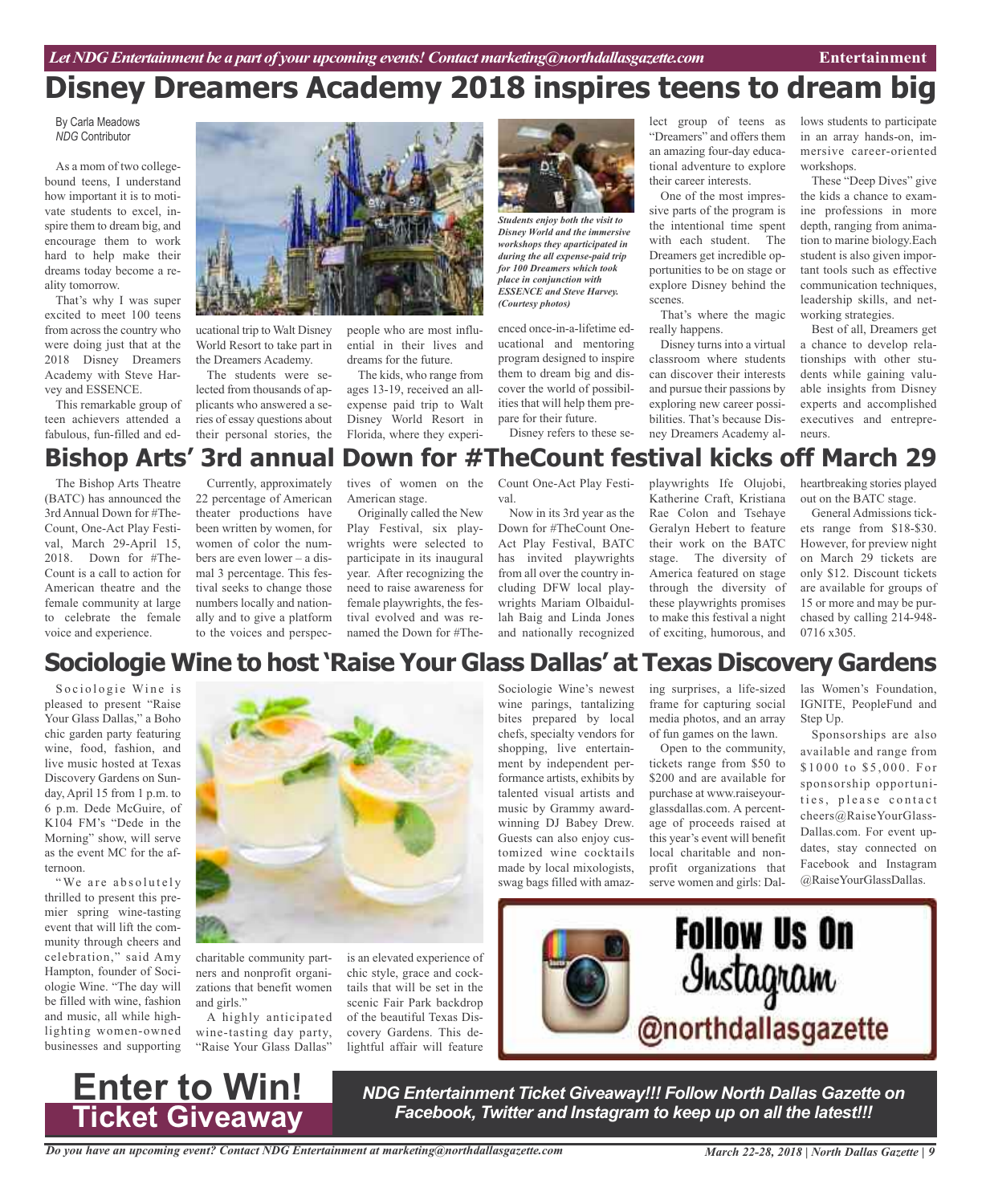## **The Monologue Project goes live with free online resource**

The Monologue Project announced their online resource featuring 30 original monologues from nationally recognized writers for theatre is now available to the public. http://bishopartstheatre.org/the-monologue-project.

Hosted by The Bishop Arts Theatre Center, The Monologue Project's online resource features original works from such awardwinning writers as Amy Evans, Pia Wilson, Charlayne Woodard, Dominique Morisseau, Mfoniso Udofia, Cori Thomas and Chisa Hutchinson. Celebrating Women of the African Diaspora and their impact on theatre and the world, the monologues run the gamut from intensely moving to fiercely funny.

By making these works available for free online as a resource, The Monologue Project aims to increase the number of audition-length monologues for Women of the African Diaspora. Hearing voices that have not been heard and providing greater opportunity for Women of the African Diaspora will be of benefit to all.

"We write because we speak our truths out loud. Black women actors deserve to tell stories where they are exploring their humanity without restriction or burden of pseudo un-balanced loyalties," said Dominque Morrisseau contributing playwright for The Monologue Project

Participating Monologue Project Writers (in alphabetical order): Mando Alvarado, Chrystal Bates, France-Luce Benson, N'Jameh Camara, Zina Camblin, Kia Corthron, Gethsemane Herron-Coward, LeKeithia Dalcoe, William Duell, Kim El, Alesia Etinoff,Amy Evans, Rob Florence, Imani Maryahm Harrington, Dave Harris, Yona Harvey, Chisa Hutchinson, Levi Jelks, Christine Toy Johnson, Jewell McPherson, Dominique Morisseau, Ife Olujobi, Maxie Rockymore, Bianca Sams, Daniel Talbott, Cori



Thomas, Pamela Turner, Mfoniso Udofia, Bria Walker, Keith Wallace,Amy Gijsbers van Wijk, Pia Wilson and Charlayne Woodard.

Get your pom poms ready - Dallas Cowboy Cheerleader auditions are May 5

The Dallas Cowboys Cheerleaders are holding a nationwide search for their 2018 squad. Preliminary auditions are set for May 5, 2018 atAT&T Stadium. The first round of auditions includes an OPEN call and candidates may obtain an application by visiting www.dallascowboyscheerleaders.com/auditions.

This May, CMT will go

behind closed doors for an up-close view of young women vying for a coveted spot on the roster for one of the nation's most beloved treasures in the 13th season of the series, Dallas Cowboys Cheerleaders: Making the Team.

Interested candidates: • Must be at least 18 years of age by May 5, 2018

• Must hold a high school diploma or G.E.D

• Must live in (or relocate to) the DFW Metroplex if selected

• Must have reliable transportation

• Must have all necessary documentation to work in this country in this capacity • Must be able to attend all rehearsals

During the preliminary round, candidates will have the opportunity to perform "freestyle" dance moves in groups of five for the judging panel. At the end of the performances, the judges' selections for callbacks will be posted. Successful participants will then advance to a semi-final round, personal interview and finals round of competition. Training Camp Candidates will be selected

from the finalists before becoming members of the 2018 squad.

"We look for ladies with a special sparkle to serve as world class performers and goodwill ambassadors for the Dallas Cowboys," said Kelli Finglass, Director of the Dallas Cowboys Cheerleaders. "The ladies selected for the 2018 squad must be talented entertainers who are well spoken, poised, attractive and approachable for fans worldwide. This is a unique opportunity for them to perform as dancers on the largest stages in the world.



*10 | March 22-28, 2018 | North Dallas Gazette*

*Do you have an upcoming event? Contact NDG Entertainment at marketing@northdallasgazette.com*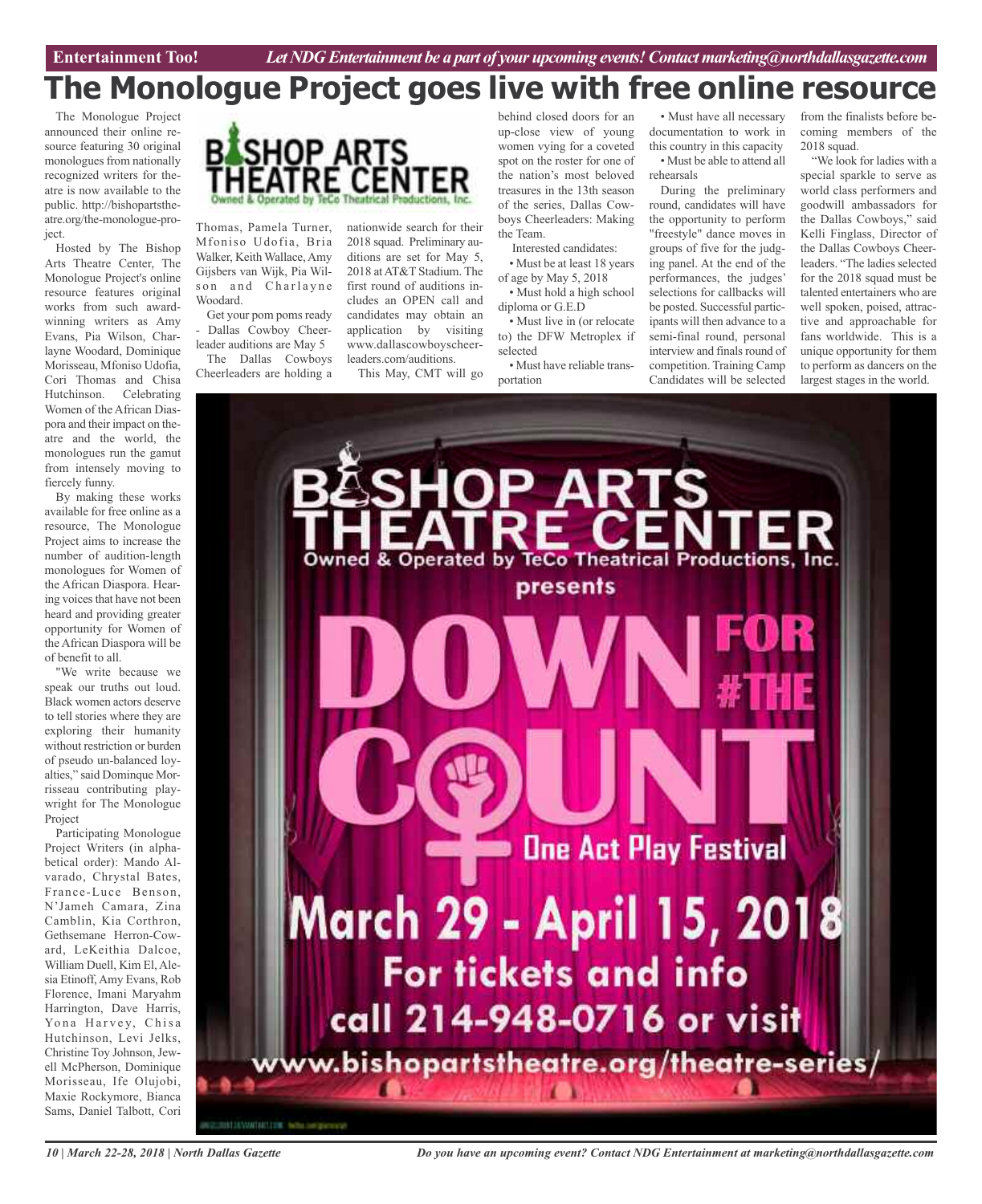## **Senate lawmakers are seeking to gut Fair Housing**

By Charlene Crowell

In just a few weeks, civil rights and housing advocates will commemorate the 50th anniversary of the Fair Housing Act. Just four days following the assassination of Rev. Martin Luther King, Jr., Congress passed the law on April 10, 1968.

On the following day, President Lyndon Baines Johnson's signature made it unlawful to discriminate in housing sales, rentals and finance. Although race, color, religion and national origin were the original protected classes, in later years the Act was amended to include gender, people with disabilities and families with children. With each revision, businesses such as banks, and other lenders, realtors, landlords, insurance companies -- even governments that previously used zoning and restrictive covenants to deny housing access – were all obliged to adhere to new standards of inclusion.

Fast-forward 50 years, and much of Black America and other people of color

The City of McKinney encourages eligible organizations to apply for funding under one consolidated process for the Community Support Grant (CSG) and the Community Development Block Grant (CDBG) from the U.S. Department of Housing and Urban Development. Funds for program year Oct. 1, 2018 – Sept. 30, 2019 must be used to benefit

still find that the promise of fair lending remains just that. Our collective experiences as a people provide painful reminders of how full and equal access to credit – particularly in mortgage lending - remains an unfulfilled promise.

These long-standing concerns have somehow failed to be included in a new draft legislative proposal on Capitol Hill. In the name of housing finance reform, a working proposed bill by Senators Bob Corker of Tennessee and Mark Warner of Virginia would eliminate the current requirement of a "duty-to-serve" all markets, particularly those like communities of color and rural areas. Instead, the promise of inclusion would be replaced with the vague business judgment of a so-called "guarantors' decision".

If allowed to be enacted into law, government-sponsored enterprises (GSEs), Fannie Mae and Freddie Mac, would be eliminated and fair lending requirements could be weakened. We're talking trillions of

McKinney residents and meet at least one program objective including but not limited to benefit eligible income persons for services that may include homelessness and prevention, aging, education, workforce development, housing support, youth, and disabled persons; preventing slum or blighted areas; or addressing an urgent need. The application proposal

dollars being affected by such a so-called reform without any assurance that fair housing promises made half a century ago will remain.At the end of 2016, the GSEs- Fannie Mae, Freddie Mac, along with Ginnie Mae together held \$16.7 trillion in mortgages on the nation's secondary market.

It's the kind of policy development that usually fails to attract major headlines but affects literally millions of unsuspecting potential homeowners across the country. Once mortgage applicants are approved for loans, the bulk of them are sold to the secondary market, most often to Fannie Mae or Freddie Mac. Their sale enables the original lender to free up capital to make more loans to consumers.

Fortunately, the National Urban League and the Center for Responsible Lending joined forces to oppose this proposal before it can pick up more lawmaker support.

A report co-authored by the Center for Responsible Lending (CRL) and National

portal will be accessible on March 27 throughApril 18 at 4 p.m.Applications will only be considered for those agencies attending the pre-application workshop or requesting technical assistance, all others will be disqualified. Applications will be reviewed by the Community Grants Advisory Commission (CGAC) and <sup>a</sup> public hearing for funding presentaUrban League critiques this Senate proposal and criticizes recently published papers supporting it. Senate GSE Reform Proposal: A Blow toAffordable Housing and Harmful to the Overall Housing Market, calls for a system that supports opportunity for current and future generations to achieve homeownership. It also criticizes the current legislative proposal as reserving homeownership only for those who are financially well off.

"Although much of the housing market has recovered in recent years, many Americans have either not benefited or have even lost ground," said National Urban League President Marc Morial. "Millennials and people of color deserve the opportunity to pursue their ownAmerican Dreams. And existing homeowners, especially older Americans need buyers when they are ready to downsize or retire. The financial glue connecting these generations is affordable mortgage credit."

Morial is right. This year, new discriminatory housing

tions will be held May 9-10 each evening at 6:30 p.m. in Council Chambers. The application portal may be accessed online or may be obtained by contacting the Community ServicesAdministrator, Shirletta Best, at 972-547-7577 or sbest@mckin-

neytexas.org.

information.

and lending lawsuits in Sacramento and Houston are reminiscent of earlier ones filed in Baltimore, Los Angeles, Memphis, Philadelphia, and other locales. When fair housing problems persist with 50 years of civil rights laws, consumers cannot afford a rollback of robust existing oversight and enforcement.

Not that long ago, taxpayers bailed out risky and illadvised private sector practices that targeted Blacks and Latinos for high-cost, risky mortgage loans that were designed to fail. Our communities bore the brunt of the 7.8 million foreclosures and a trillion dollars in lost wealth.

If housing reforms are to be enacted, then open opportunity to all credit-worthy borrowers with strong enforcement. Civil rights leaders, housing advocates and others will not stand by to witness the repeal of key public interest mandates that

enable mortgage credit to be available in all regions of the nation. Replacing the public interest mandate with weak incentives will greatly harm the overall housing market.

The entities under assault are Freddie Mac, the acronym for the Federal Home Loan Mortgage Corporation and Fannie Mae, the name given to the Federal National Mortgage Association.

"Our recent housing past is replete with risk that eventually harmed consumers, communities, and the entire economy," said CRL President Mike Calhoun. "A doubtful structure of guarantors awarded unenforceable duties is simply not in our nation's best interest. Now as the 50th anniversary of the Fair Housing Act nears, housing finance reform should embrace housing affordability, taxpayer protection, and a duty-to-serve all markets and all credit-worthy borrowers."



## **A successful asphalt company in the Mid-cities area has openings for truck drivers:**

• Current Class A CDL

• Satisfactory driving record for the last 3 years (determined by Company driving standards).

• Pass pre-employment drug screen and DOT physical.

- Speak and write in English.
- Work extended hours, including weekends.
- Must be able to legally work in the United States.

## **What we offer:**

- Hire-On Bonus
- Our drivers are home every night
- Paid weekly
- Great benefits and 401K

**(817) 267-3131, Monte** Or apply in person: **Reynolds Asphalt 8713 Airport Freeway Suite 100 North Richland Hills, Texas 76180 EEO**

*March 22-28, 2018 | North Dallas Gazette |11*

## **Getting down to basics: Business Planning 101**

**McKinney creates consolidated application process**

**for housing and community development funds**

By Rhea Landholm

The most effective development strategy for rural communities is small entrepreneurship – locally-owned and operated small businesses.

The first step in creating a small business is having a great idea. Next is writing a good



crucial to obtain financing.

make superior business deci-

Think of a business plan as contains:

- *Eaton / Flickr* Eaton tire plan.
- *Jeff* scription and outlook of your

See BASICS, Page 14

a resume for your business that should be written down and formalized. In general, it

Please visit www.mckinneytexas.org/grants for more

- Executive summary: a concise overview of the en-
- Market analysis: a de-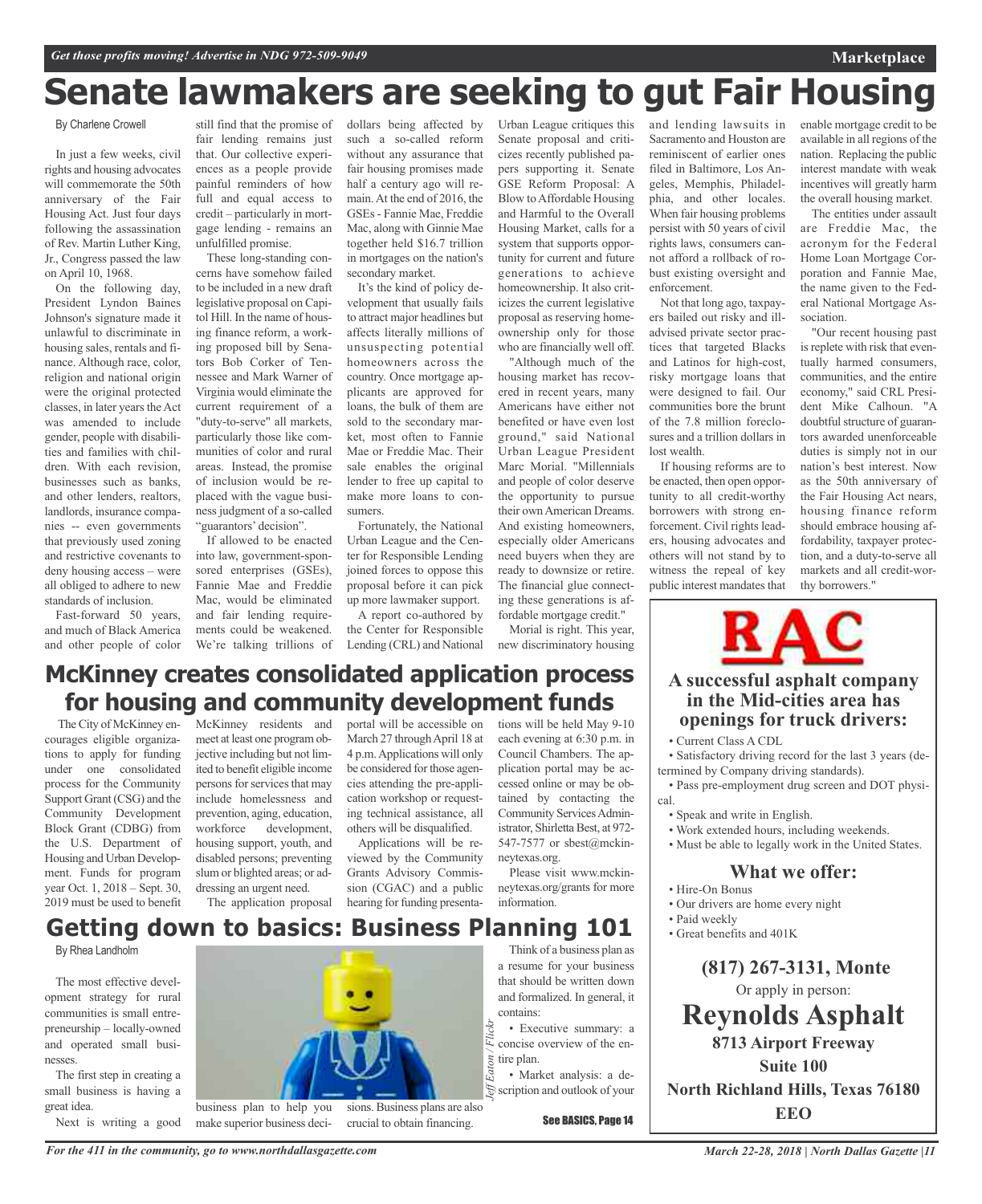## **Texas Association of Builders announces B2T website**

AUSTIN – The Texas and suppliers in and around Association of Builders (TAB) announced its Builders2Trades(B2T) website. This B2T site will serve TAB builder, developer and remodeler members while providing work opportunities for skilled tradespeople

Texas.

Texas has a critical workforce shortage and is in need of trades professionals as well as building products and services. Before Hurricane Harvey and after, Texas has been lacking enough experienced construction trades professionals to meet demand. TAB's goal is to match its members with the necessary skilled trades and/or services needed through this website.

Whether tradespeople are just starting in their careers or already to the journeyman level, the Builders2Trades website can help them find steady work that will keep them fulfilled. TAB builders and remodelers have building projects from simple home remodels to new multi-residential/multi-use

"Now we have a strong woman, a [strong individual in the Senate] and it's important that our kids see someone that they can be like."

Harris said America is at a crossroads.

"This is an inflection moment. It's similar to when my parents met, as they were active in the Civil Rights Movement," Harris said. "This is a moment to fight for who we are, to fight for the spirit behind and the principle behind the words from 1776 that we all should be treated equal."

Harris continued: "Charlottesville made it obvious

complexes.

system.

This website is significant as it's beneficial to tradespeople, giving them the ability to upload their information in one central database for TAB builder, developer and remodeler members to view. Suppliers can also

based on race, gender and socio-economic standing. Let's speak the truth." Harris said that the country needs to confront the disparities that exist in our educational system and reform our criminal justice

The senator, who took office in 2017, said she believes in America and that Americans can do better. "I can't think of a moment in time when it's been more important than ever to support the Black Press," said Harris. "Especially, in the face of powerful voices

that racism is real in this country. We have inequities trying to sow hate and dissention in this country."

In an effort to combat that hate and dissension and spread love and unity, Dr. Benjamin F. Chavis, Jr., the president and CEO of the NNPA, announced that the NNPA has partnered with the NAACP to register more than 5 million new Black voters in 2018.

benefit by adding their company's name to the B2T Products/Services search that builders and trades pro-

"Come November, we're going to have the largest Black voter turnout in American history," said Dr. Chavis, to the applause of the crowd gathered for the Newsmaker of the Year ceremony. "This is a payback year!"

fessionals will use to find suppliers in their areas. The great thing about the B2T platform is that it's free to submit information.

## **HARRIS,** continued from Page <sup>2</sup>

deadly school shooting in Parkland, Fla., saying it doesn't make sense," The Hill reported. Harris also praised students who have risen up to push lawmakers to enact new gun safety measures.

Ashley-Ward encouraged attendees to read Harris' biography online before adding: "The real reason you are who are is because you didn't forget where you came from."

Dorothy Leavell, the chairman of the NNPA and publisher of the Crusader Newspapers in Chicago and Gary, Ind., called 2018 "the year of the woman."

Leavell said that to honor Harris as the Newsmaker of the Year was just another one of the perks of being the chairman of the NNPA.

"We are proud of you and we are with you and all of our Congressional Black Caucus members," said Leavell, speaking directly to Harris.

The junior United States Senator said that she was "incredibly honored" to accept the award, particularly from Ashley-Ward and the Black Press, whom she acknowledged as truth tellers and guardians of information.

"This is a room full of leaders," Harris told the crowd gathered in the Rayburn House Office Building. "And, when you can connect your past to your present and have those connections remain strong, it's very empowering."

In a powerful 12-minute acceptance speech, Harris spoke of the importance of unifying a nation divided by racism and classism.

Harris said that it's im-

portant to understand that "we all come from somewhere and it's important that we remember from whence we came."

The Black Press best represents the vehicle in which real and important stories can and have been told, Harris said.

"The Sun Reporter and all the Black newspapers know that the best way our voices can be heard is when we use our voices to tell our stories instead of leaving others to tell it," she said. "The Black press always played a role in making sure that our community has something it can trust."

Harris, raised in Oakland, Calif., made history when she became, "the first woman, the first African American and first Indian American in California history to be elected state attorney general," when she defeated Steve Cooley in the 2010 election, according to the San Francisco Chronicle.

Congressional Black Caucus Chairman Cedric Richmond (D-La.) praised Harris as someone who hasn't taken her eyes off the prize—she see's the big picture, he said.

"The U.S. Senate used to be a billionaire's club, a boy's club, a White man's club," said Richmond.





**THRIVE** 

"I've eviginally from Sacramente. California, go learning about the history and culture of Dallag is really cool to me."

AGENT-MARRIER

Special Education Teacher



# apply online<br>CFBJOBS.COM

*12 | March 22-28, 2018 | North Dallas Gazette*

*For the 411 in the community, go to www.northdallasgazette.com*

**MWBE** Vendor Workshop

HOW TO DO BUSINESS WITH THE CITY OF IRVING:

Developing a subcontracting relationship with prime contractors and vendors

March 29, 2018

5:30 p.m. Registration 6 p.m. Presentations

Irving City Hall, Council Chambers 825 W. Irving Blvd., Irving, Texas 75060

RSVP to: Deborah McVean MWBE Program Administrator (972) 721-3753 dmewan@cityofreving.org

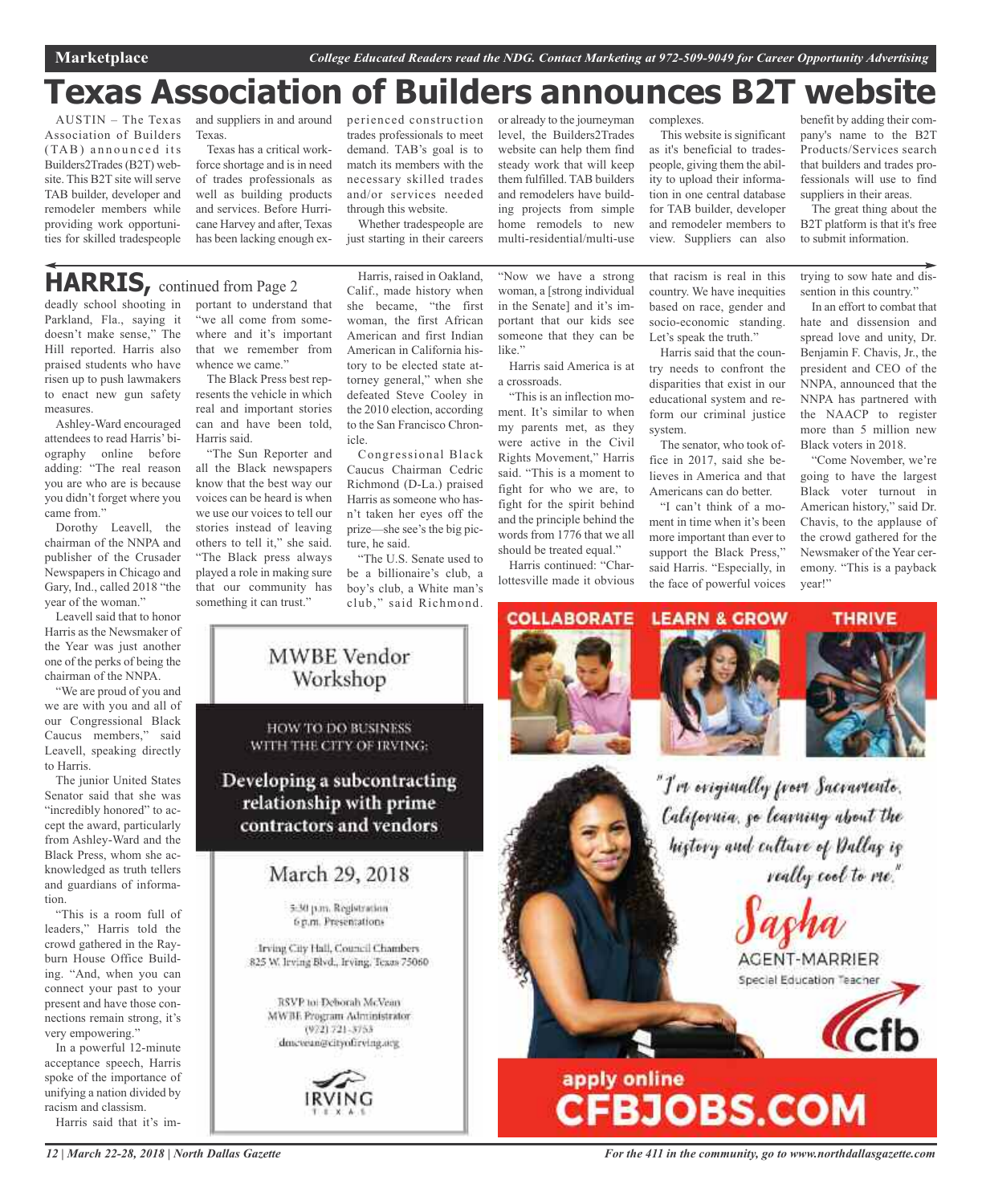## **Upcoming DFW area job fairs**

#### **March 22 and 29 Custodial Fair**

Diverse Facility Solutions is a janitorial service which provides staff with high profile clients.

Applicants must be able to pass a Federal Background check. Receive a \$100 bonus after completing 100 days of employment. The job fairs are each Thursday in the month of March at 5005 W. Royal Lane, Suite 156 in Irving.

#### **March 24 Gaylord Job Fair**

The Gaylord Texan is hosting a hiring fair from 10:00 a.m. to 1:00 p.m. They are looking for full time, part time and seasonal jobs. Open position include Housekeeping, Dishwashers, Cooks, Housemen, Banquet Servers, Restaurant and Pool Bar Servers, Bartenders, Bus drivers, Sedan drivers, Maintenance, Security/Loss Prevention, Shipping & Receiving, Customer Service, Front Desk, Food & Beverage services and more.

For more info, please visit www.careers.marriott.com

#### **March 29 CCA/Goodwill Hiring Fair**

CCA and Goodwill Job Connection host a hiring fair from 10 a.m. to 12 p.m. Come dressed for success and bring at least 20 copies of your resume. There will be on the spot interviews. Some of the companies present include Nebraska Furniture Mart, Waffle House, Target, the University of North Texas and more. The hiring fair will take place at the Lewisville Library. 1197 W Main St in the Community Room.

For more info, please visit https://www.eventbrite.com

**April 3 Health Workshops** SMU Health Professions Spring Swing will provide interested applicants an opportunity to gain medical experience with PhysAssist Scribes. With more than

*For the 411 in the community, go to www.northdallasgazette.com*



300 facilities close to colleges across the country, they provide students access to real-world learning. They offer full- and parttime positions with flexible schedules, allowing students to achieve the workschool-life balance they need to excel. For more info visit iamscribe.com.

> **April 14 The Heights Workshop**

Richardson church to host all-day workshop for the unemployed and underemployed

A free Job Search Workshop by Career Transition Ministries will be held 8:30 a.m. – 4 p.m. Saturday, April 14 at The Heights Baptist Church, 201 W. Renner Rd. at US-75 in Richardson.

Free lunch and materials are provided. The all-day workshop will teach proven job search skills, including:

- finding your job focus • resume critique and de-
- velopment

• using the Internet and Social Media for job search • effective networking skills

• creating a 30-second elevator presentation

• interviewing techniques • developing a 2-minute verbal resume and more.

Doors open at 7:45 a.m. Check-in begins at 8 a.m. in the Mezzanine. Pre-registration is required due to limited seating. Register online at http://www.theheights.org/jobseekers/

The Heights JobSeekers Ministry serves the community by assisting jobseekers with tools, resources, networking opportunities and workshops. For more information, email jobseekers@theheights.org or call 214-536-8111.

Dallas ISD hosts a Teacher Job Fair at Ellis Davis Field House 9191 S. Polk St. from 9:00 a.m. to 12:00 p.m. Dallas ISD gives talented educators a chance to become one of those teachers and make a dif-

ference for kids in the Dallas community. Dallas ISD invites you to join the team and teach where you're needed

lovers to work at their distribution center in Ennis. The

**April 14 Teacher Job Fair**

positions are full-time direct hires, not temp positions. Within the first six months

you can earn up to \$17.94 and enjoy paid time off 90 days from hire, health, vision and dental as well 401k saving plan. After 100 days you receive a \$500 retention bonus; and eligible to receive \$500 for referring a friend for hire. They are located at 2880 S. Oak Grove Rd. in Ennis. Open interviews are held on the third Tuesday of each month from 8 a.m. – 10 a.m.



## *www.cityofirving.org*

*The City of Irving does not discriminate on the basis of race, sex, religion, age or disability in employment or the provision of services.*

Policy of Non-Discrimination

## **Nature Is True To All, Incorporated (NTTA)**

Nature Is True To All, Incorporated (NTTA) Dallas, Texas shall recruit and admit individuals of any race, color or ethnic origin to all rights, privileges, programs and activities. The Corporation shall not discriminate on the basis of race, color, national or ethnic origin to the administration of the educational policies, programs, and other administered programs such as individual and family services and community programs.

The Corporation shall not discriminate on the basis of race, color, national or ethnic origin in the employment of its personnel.

The *North Dallas Gazette* has an internship position available. The goal is to provide students and aspiring writers an opportunity to gain published clips, experience and pro-

**Paid Internship opportunity**

**for writers, college students in the Dallas Area**

fessional feedback. The position is for up

to 20 hours a week at \$8.00 per hour. Applicants must have reliable transportation.

**Send resume and writing samples to: businessoffice@northdallasgazette.com**

## **TISEO PAVING COMPANY**

419 E. Hwy. 80, Mesquite, TX 75150 Tel: (972) 289-0723 Fax (972) 216-5637 www.tiseopaving.com

Performing Concrete Street Paving in the Metroplex Area We Accept Subcontracting Bids For All Public Works Projects in the Dallas Area. We Are Accepting Applications for Concrete Mixer Drivers and Heavy Equipment Mechanics

**Equal Opportunity Employer** 

### most, in Dallas. Make sure to bring plenty of resumes! **April 20 PetSmart Hiring Event** PetSmart is looking for pet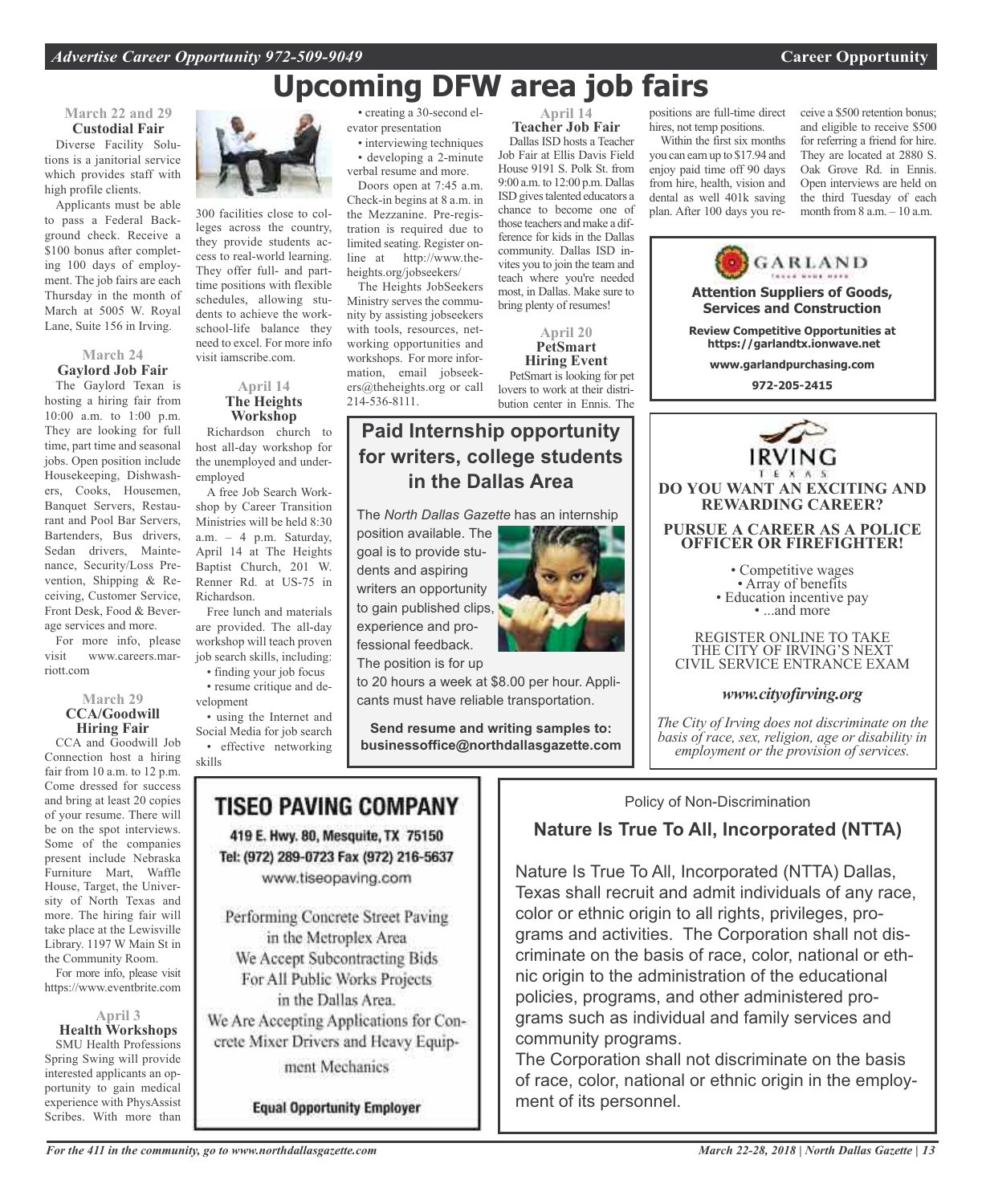#### **BETHEL BIBLE FELLOWSHIP, CARROLLTON (A PLACE TO BELONG)**

*NOTICE: Pastor Woodson serves the community by providing "Professional Therapy and Counseling Services" on a "Sliding Fee" scale. To schedule an appointment call the Pastoral Counseling Center at 972-526-4525 or email the church at www.bethelbiblefelloswhip.org*

Discover Hope and Help for daily living; and, you don't have to be a member to come. The Connect-2-Reflect (C2R) meetings are held in comfortable and relaxed homes, one in Carrollton and one in Plano, refreshments are served. Call the church for details.

**March 25, 9:45 a.m.** You're invited to our "Prayer and Meditation" at 9:45 am. You will be blessed and inspired. You don't want to miss this as we celebrate service to God, our community and all mankind.

## **March 28, 7 p.m.**

Join us in Wednesday's Prayer and Bible Study Class with Senior Pastor Woodson, Pastor Larry Gardner, Pastor Bernadette, and others conducting a study on the book of Ephesians with supporting chapters and verses. Spiritual maturity is God's desire for you; it's Time to Grow in the Word of God.

**April 1, 10 am** This is no April Fool's Day.

industry, target market, and market test results, if avail-**BASICS,** continued from Page <sup>11</sup>

able; lead times for your product or service; and evaluation of your competition.

•Company description: the nature of your business, as well as the factors you believe will make your business a success.

• Organization and management: the organizational structure and details about ownership, delineating roles

Bethel's pastors and members invite you to join us as we celebrate the glorious Resurrection of our Lord and Savior, Jesus Christ on this Easter Sunday. Our Total Praise Team is doing a special production with Dance Choreographer Helena Webb, you don't want to miss this special praise dance.

Dr. Terrance Woodson, Senior Pastor 1944 E. Hebron Parkway Carrollton, TX 75007 972-492-4300 www.bethelbiblefelloswhip.org

### **FELLOWSHIP CHRISTIAN CENTER CHURCH IN ALLEN "THE SHIP"**

 $\mathcal{L}_\text{max}$  , which is a set of the set of the set of the set of the set of the set of the set of the set of the set of the set of the set of the set of the set of the set of the set of the set of the set of the set of

**March 25, 8 a.m.** Join us in our Sunday Morning Services as we praise and worship God in the Joycie Turner Fellowship Hall; followed by our Sunday Worship Services; and bring someone with you, you will be blessed.

#### **March 28**

Join us in our Wednesday's 12 Noon-Day Live, Prayer and Bible Study and/or our Wednesday Night Live, Prayer and Bible Study at 7 p.m. to learn more about God's Word. Be encouraged by God's plan for your maturity and His glory; and most of all; be prepared to grow.

Dr. W. L. Stafford, Sr., Ed. D. Senior Pastor 1609 14th Street

and responsibilities.

• Marketing and sales management: the marketing strategy (market penetration, business growth, distribution channels, and customer communication) and the business sales strategy (sales force and sales activities).

• Service or product line: a description of products or services; copyright and patent information; and research and development acPlano, TX 75074 Future Building location is 2450 K Avenue #300 Plano, TX 75074 972-379-3287 www.theship3c.org  $\overline{\phantom{a}}$  , and the set of the set of the set of the set of the set of the set of the set of the set of the set of the set of the set of the set of the set of the set of the set of the set of the set of the set of the s

#### **INSPIRING BODY OF CHRIST CHURCH, Let's Go Fishing! MATTHEW 4:19**

**March 23, 7 p.m.** All men are invited to Men's Ministry meeting each Friday night at 7 p.m., (IBOC promotes proactive male leadership.)

**March 25, 10 a.m.** Ladies, it is women wear white day, and don't forget to join us at 3 p.m. for a fellowship meeting with Pastor Rush.

**March 26, 7 p.m.** Join us in Monday School as we grow in God's Word and learn what God has to say to us.

Pastor Rickie Rush 7701 S Westmoreland Road Dallas, TX 75237 972-372-4262 www.Ibocchurch.org

**MT. OLIVE CHURCH OF PLANO (MOCOP) (Uniting the Body of Christ Among Nations)**

 $\overline{\phantom{a}}$  , and the set of the set of the set of the set of the set of the set of the set of the set of the set of the set of the set of the set of the set of the set of the set of the set of the set of the set of the s

**March 25, 10 a.m.** Join us for Morning Worship Service as we praise and worship God for His Honor and His glory; and don't forget to comeback at 7 p.m. for our Brazilian Church.

tivities you have done or will

• Funding request: current and future funding needs, how you will use these funds, and any plans that will affect future funding needs.

do.

• Financials: historical financial data (income statements, balance sheets, and cash flow statements); prospective financial data (pro forma income statements, balance sheets, and cash flow statements); and capital ex-

## **March 28, 7 p.m.**

You're invited to our Wednesday's Bible Study class; you will learn what God has to say to us. Come to be encouraged by God's plan for your spiritual growth and His glory.

Pastor Sam Fenceroy Senior Pastor and Pastor Gloria Fenceroy 300 Chisholm Place Plano, TX 75075 972-633-5511 www.mocop.org  $\overline{\phantom{a}}$  , which is a set of the set of the set of the set of the set of the set of the set of the set of the set of the set of the set of the set of the set of the set of the set of the set of the set of the set of th

#### **NEW MOUNT ZION BAPTIST CHURCH (Abiding in Christ)**

**March 25, 7 a.m.** Join us for our Early Service or our Morning Worship Service as we praise and worship God, you will be blessed.

**March 28, 7 pm** Join us at our Wednesday's Intercessory as we pray to God for others. Call the church for details for details.

Dr. Tommy L. Brown, Ed. D. Senior Pastor 9550 Shepherd Road Dallas, TX 75243 214-341-6459 nmzbcofdallas@aol.com  $\mathcal{L}=\mathcal{L}^{\mathcal{L}}$  , where  $\mathcal{L}^{\mathcal{L}}$  , we have the set of the set of the set of the set of the set of the set of the set of the set of the set of the set of the set of the set of the set of the set of the set of

#### **SHILOH MBC IN PLANO (WHERE COMMUNITY BECOMES FAMILY)**

Come and connect to God through Shiloh; grow in

penditure budgets for any major investments.

• Appendix: any additional information. This may include credit history, product pictures, letters of reference, legal documents, and a list of your attorney and accountant.

For more small business resources, visit cfra.org/smallbusiness.

*Rhea Landholm can be reached at rheal@cfra.org, Center for Rural Affairs.*

Christ through the study of God's Word; and Serve God through service to each other and to the world. John  $12.26$ .

#### **March 25, 2018**

You are invited to our morning worship at 10 a.m. Sunday School will begin at 8:30 a.m. We would love to have you at our services.

#### **March 28, 7 p.m.**

You're invited to our Wednesday's Bible Study to learn more about God's Word. Come and be encouraged by God's plan for your maturity and growth; it's all for His glory and His honor. We are, "Growing in Christ through the study of His Word."

**April 1, 8 am & 11 am** You are invited to join us as we celebrate the Resurrection of our Lord and Savior, Jesus Christ on Easter Sunday. We would love to have you at our services.

Our church ministries offer opportunities for motivation and growth; join us and see. Be blessed of the Lord.

Dr. Isaiah Joshua, Jr. Senior Pastor 920 E. 14th Street Plano, TX 75074 972-423-6695 www.smbcplano.org



NDG now has a "Special Advertising Package" for churches and non-profit organizations that need to let the community know about your Special Event.

## Opportunity You Can Measure...

#### **Church Events**

- Church Anniversary
- Pastor's Anniversary
- Women's Day
- Men's Day

## **Non-Profit Org. Events**

• Fundraisers

- (Concerts)
- Special Events
- (Personal or Community)

## Special Rate \$199

(Black & White, per insertion) Ad size - 4.905"x 6"(Quarter Page, B&W) (NOTE: Color Ad \$75 extra per inserion) Production disclaimer - NDG ad meake-ready is not included in promotion. Layout/production of "copy ready"ad will be a nominal extra cost. E-mail ad copy to: Marketing@NorthDallasGazette.com

or call our Marketing Department today! 2.509.90 **BVON** com

## **Church Happenings www.NorthDallasGazette.com**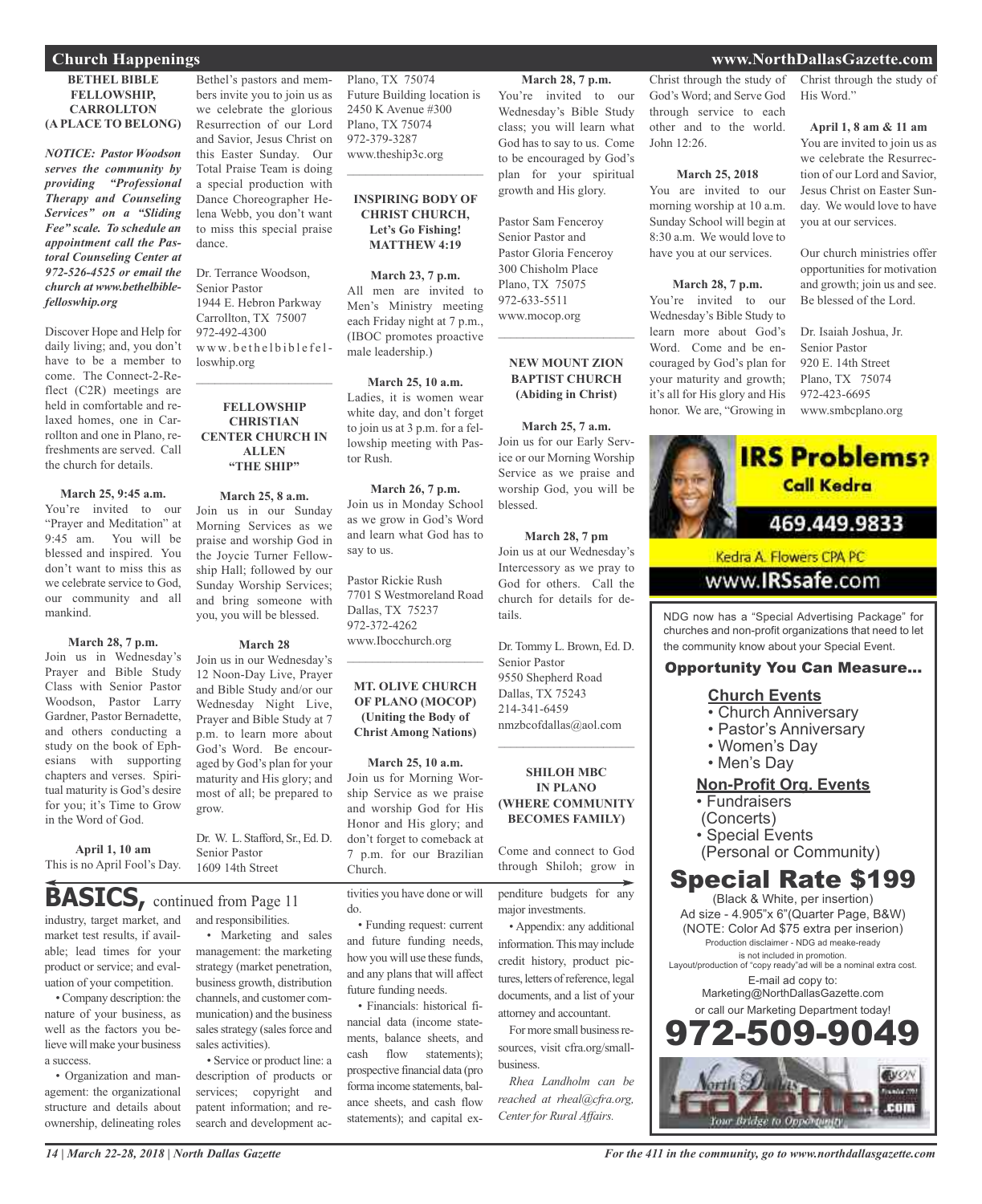## **Women's History Month, Part III**



*Send email to: businessoffice@ northdallasgazette.com to sign up for Sister Tarpley's weekly electronic newsletter.*

**Sarah E. Goode** was the first Black woman to be granted a patent by the U.S. Patent and Trademark Office, for her invention of a folding cabinet bed in 1885. She showed other Black women the possibilities.

**Ma r i e Va n Br itt a n Brown**, a nurse who invented a pre-cursor to the modern home TV security system. The crime rate was high in Brown's neighborhood, and the local police didn't always respond to emergencies.

The Browns filed a patent for their closed circuit television security system in 1966, and it was approved on December 2, 1969.

**S h e i l a Ly n n J e t e r** , patents for creating a non lever driven toaster; handheld, multi-functional devices in one housing including a stapler, staple remover, pencil sharpener, hole punch, calculator, tape measure, architectural and engineering scale.

**Lyda Newman**, an inventor and women's rights activist. She received a patent for an improved model of hairbrush. She also fought for women's right to vote, working with well-known women's suffrage activists.

Alice Parker, a heating and exhibited her invention is an engineer and engineerunit that would warm up your house and regulate its temperature. The heating furnace provided central heat throughout a house.

she first developed an interest in science and mathematics during her childhood; a graduate of MIT she received a bachelor, and doctoral degree, all in the field of physics; she was the first Black woman to earn a Ph.D. from MIT.

Jackson also fostered advances in telecommunications inventing the portable fax, touch tone telephone, solar cells, fiber optic cables, and the technology behind caller ID and call waiting.

**Annie Easley**, she was a computer scientist, mathematician, and rocket scientist. She was a leading member of the team which developed software in Computer Codes for the Centaur rocket stage and one of the first Blacks to work as a computer scientist at NASA.

She started working for NASA in 1955 for the Lewis Research Center of the National Aeronautics and Space administration (NASA) and retired 34 years later.

**Madeline M. Turner** was an American inventor. She invented Turner's Fruit-Press, which paved the way for further development of the fruit press. She was granted U.S. Patent 1,180,959 in April 25, 1916

North Dallas Gazette takes a moment to reflect on the past with **Historical Perspectives from Sister Tarpley** Hear what it was like growing up in <sup>a</sup> very different Dallas when Booker T. Washington was <sup>a</sup> black school. Sister Tarpley graduated frm there and went on to college and later became <sup>a</sup> city councilmember in Carrollton.

**Look for NDGTV at NorthDallasGazette.com**



**Shirley Ann Jackson**,

at the Panama–California Exposition.

Turner lived in Oakland, California. Her fruit press allowed fruit to be pushed into an opening and cut in half. The fruit would be shifted between different plates until juiced. The press resembled a form of an assembly line. The fruit press was called "ingenious" by a patent review committee member.

**Erica Baker**, (born 1980)

ing manager in the San Francisco Bay Area, famous for being outspoken in support of diversity and inclusion. She has worked at several companies, including Google. She attained notoriety in 2015 for revealing that she had started an internal spreadsheet where Google employees reported their salary data, to better understand pay disparities within the company.

Based on the spreadsheet,



**MT. OLIVE CHURCH OF PLANO** 300 Chishoim Pl. Plano, TX 75075 972-633-5511 Answers you need, Hope for today is waiting for you... · Sunday School for all ages 8:30 am · Sunday Morning Prayer  $9:30$  am · Sunday Service  $10:00$  am · Wednesday Night Service 7:00 pm Pastor Sam Fencercy Pastor Gloria Fenceroy www.mocop.org Radio Programs "Vision & Truth Live"<br>Call Pastor Sam<br>Every Sun, 9:00pm-10:00pm<br>KWRD 103.7 FM THE WORD "Vision & Truth Live" "Truth Made Simple" Listen to Pastor San Mort - Fri, 5:25pm - 5:30pm



The spreadsheet sparked discussion on Google's pay disparities, non-transparency in pay determination, and potential gender and ethnicity differentials in pay.

**Janet Emerson Bashen**, on January 2006 became the first Black woman to hold a patent for a software invention, the LinkLine is a webbased application for EEO

claims intake and tracking, claims management, document management, and numerous reports. Bashen was a issued U.S. patent for a "Method, Apparatus and System for Processing Compliance Actions over a Wide Area Network."

**Bessie Blount Griffin**, Physical Therapist and Inventor who worked with injured soldiers during World War II. She recognized their need and desire to do more on their own, and she invented an assistive device that permitted people who had lost limbs to feed themselves.



Īsiah Joshua, Jr. Fustor

SMBC: A church Focused on Excellence while Teaching the Word. Preaching the Gospel, Reaching the World

Worship Times: 8 and 11 a.m. Sunday School: 9:45 a.m. Mid-week: Wednesday at 7:00 p.m. Youth Church: Every 3rd, 4th, and 5th Sunday at 10:45 a.m. AWANA: Wednesday at 6:30 p.m. Contact Information: 972-423-6695 www.smbcplano.org

*For the 411 in the community, go to www.northdallasgazette.com*